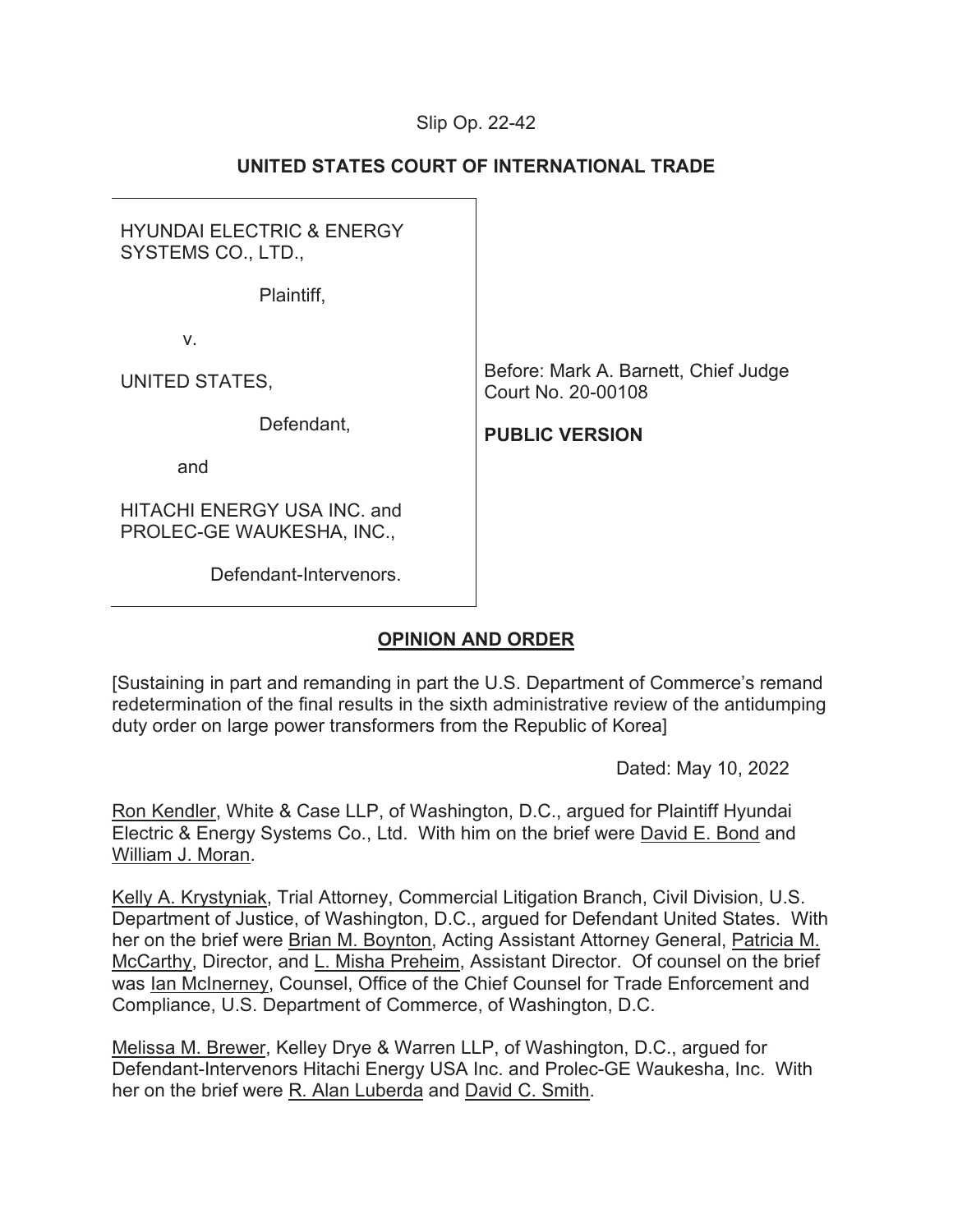Barnett, Chief Judge: This matter is before the court following the U.S. Department of Commerce's ("Commerce" or "the agency") remand results in the sixth administrative review of the antidumping duty order on large power transformers ("LPT(s)") from the Republic of Korea ("Korea") for the period of review August 1, 2017, to July 31, 2018 ("the POR"). *See* Confid. Final Results of Redetermination Pursuant to Court Remand ("Remand Results"), ECF No. 55-1; *see also Large Power Transformers from the Republic of Korea*, 85 Fed. Reg. 21,827 (Dep't Commerce Apr. 20, 2020) (final results of antidumping duty administrative review; 2017-2018) ("*Final Results*"), ECF No. 24-4, and accompanying Issues and Decision Mem., A-580-867 (Apr. 14, 2020) ("I&D Mem."), ECF No. 24-5.1

Plaintiff Hyundai Electric & Energy Systems, Co., Ltd. ("HEES") commenced this case challenging several aspects of the *Final Results*. *See* Confid. Compl., ECF No. 13; Summons, ECF No. 1. HEES moved to supplement the administrative record with two additional documents relating to Commerce's finding that a particular LPT was produced in Korea rather than the United States, which the court granted. *See Hyundai Elec. & Energy Sys. Co. v. United States*, 44 CIT \_\_, 477 F. Supp. 3d 1324 (2020). Defendant United States ("the Government" or "Defendant") then requested a remand of

<sup>&</sup>lt;sup>1</sup> The administrative record for this case is divided into a Public Administrative Record ("PR"), ECF No. 24-1, and a Confidential Administrative Record ("CR"), ECF No. 24-2. The administrative record associated with the remand results is contained in a Public Remand Record, ECF No. 58-3, and Confidential Remand Record, ECF No. 58-2. The parties submitted joint appendices containing record documents cited in their briefs. *See* Public J.A., ECF No. 82; Am. Confid. J.A. ("CJA"), ECF No. 92.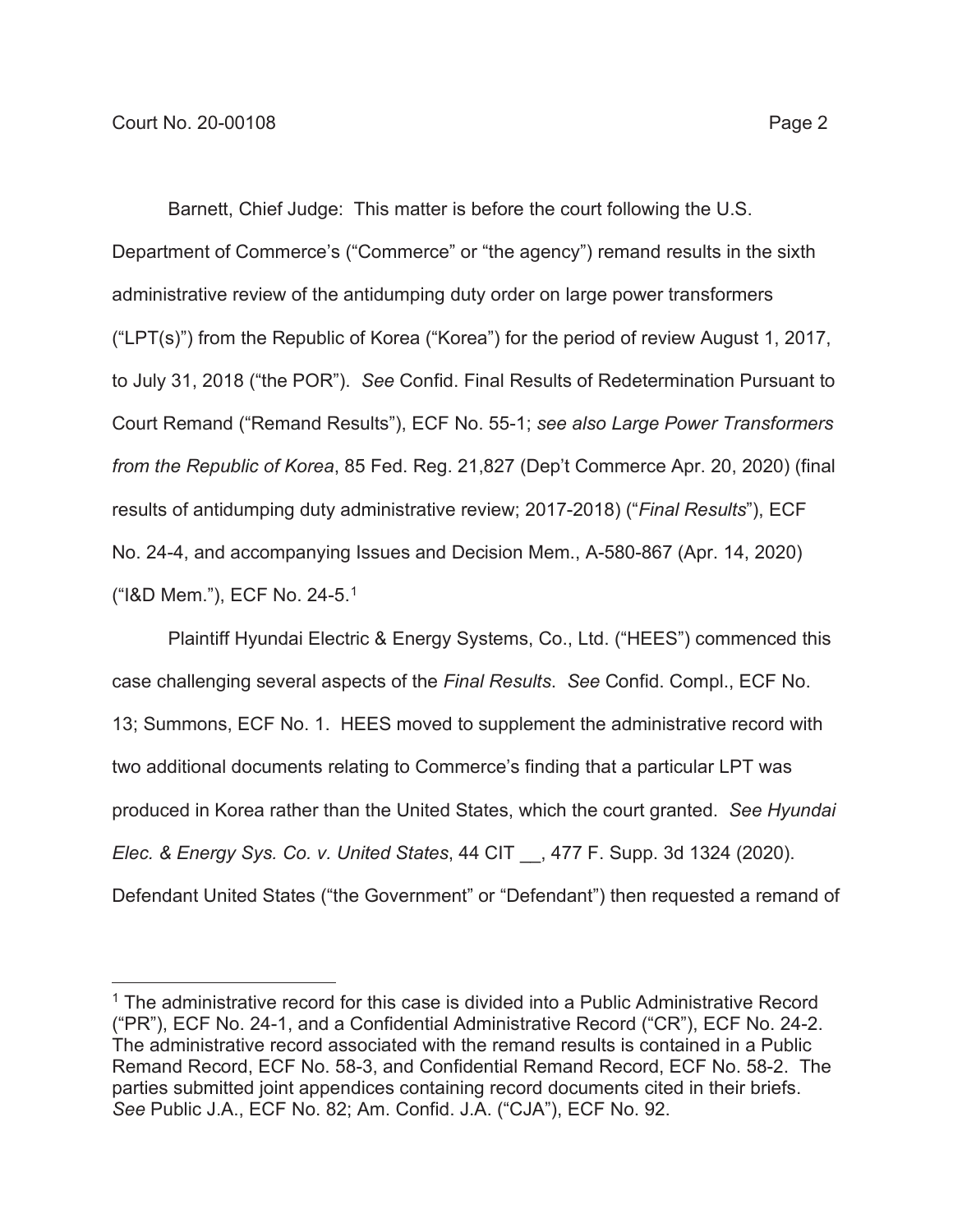the *Final Results* to address these two additional documents, which the court also granted. *See Hyundai Elec. & Energy Sys. Co. v. United States*, Slip Op. 20-160, 2020 WL 6559158 (CIT Nov. 9, 2020).

On June 30, 2021, Commerce filed its Remand Results. In the Remand Results, Commerce determined to use "total facts available with an adverse inference" to calculate HEES's dumping margin because HEES (1) "failed to cooperate by not acting to the best of its ability to comply with a request for sales documentation"; (2) "impeded the proceeding by providing shifting and opaque explanations for its classification of certain parts and components as out-of-scope"; and (3) "failed to demonstrate that it reported all required sales in its U.S. sales database and therefore that its reporting of all U.S. sales of subject merchandise during the POR was complete." Remand Results at 31.

HEES has moved for judgment on the agency record, challenging Commerce's application of facts available, adverse facts available, and total adverse facts available in both the *Final Results* and Remand Results. Confid. Rule 56.2 Mot. for J. on the Agency Rec. on Behalf of Pl. [HEES], ECF No. 68; Confid. Am. Mem. of P. & A. in Supp. of Pl.'s Rule 56.2 Mot. for J. Upon the Agency R. ("Pl.'s Rule 56.2 Mot."), ECF No. 88; Confid. Am. Reply in Supp. of Pl.'s Rule 56.2 Mot. for J. Upon the Agency R., ECF No. 90. ("Pl.'s Reply"). Specifically, HEES avers that Commerce's determinations that HEES (1) failed to submit service-related revenue documentation, (2) incorrectly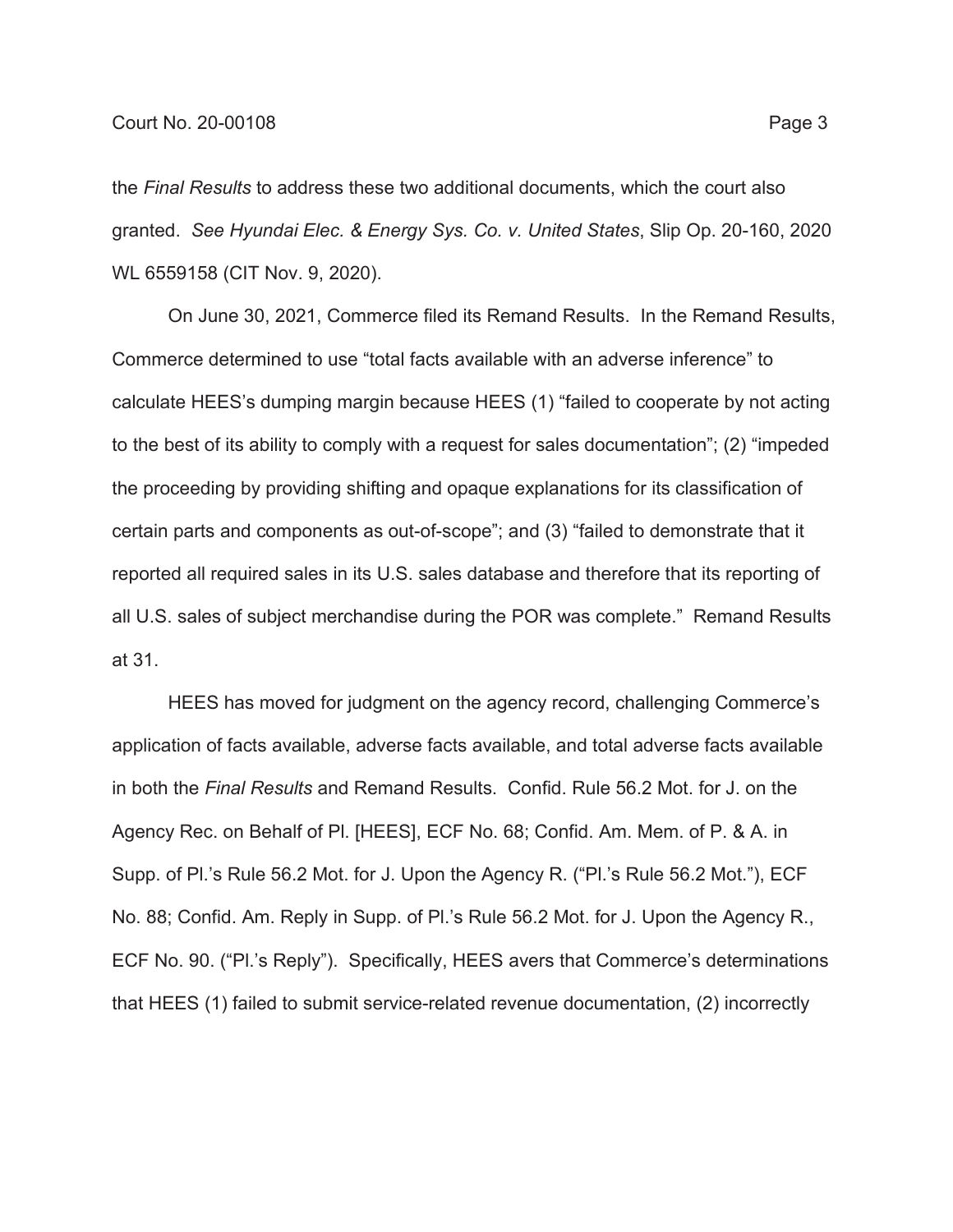reported certain contested part $(s)^2$  as non-scope merchandise, and (3) failed to report the sale of an LPT to a U.S. customer were not supported by substantial evidence and that, with respect to these issues, substantial evidence did not support the agency's application of adverse and total adverse facts available. *See* Pl.'s Rule 56.2 Mot. at 1– 4.

Defendant-Intervenors Hitachi Energy USA Inc. and Prolec-GE Waukesha, Inc.<sup>3</sup> (together, "Defendant-Intervenors") and the Government urge the court to sustain both the *Final Results* and Remand Results. *See generally* Confid. Def.-Ints.' Resp. in Opp'n to Pl.'s Mot[ ]. for J. on the Agency R., ECF No. 75 ("Def.-Ints.' Resp."); Confid. Def.'s Resp. to Pl.'s Mot. for J. on the Agency R., ECF No. 72 ("Def.'s Resp.").

On March 9, 2022, the court heard confidential oral argument. Docket Entry, ECF No. 97.

For the reasons discussed below, the *Final Results*, as amended by the Remand Results, are again remanded to Commerce to clarify or reconsider its use of facts available with respect to HEES's reporting of the contested part(s) and to clarify or reconsider its use of total adverse facts available.

<sup>&</sup>lt;sup>2</sup> The "contested part(s)" refers to certain  $[$ [  $]$ ], reference  $]$ ], reference to which is treated as business proprietary information.

<sup>&</sup>lt;sup>3</sup> Hitachi Energy USA Inc. and Prolec-GE Waukesha, Inc. previously went by the names ABB Enterprise Software Inc. and SPX Transformer Solutions, Inc., respectively. *See* Order (Feb. 22, 2022), ECF No. 96 (granting motion to amend the caption).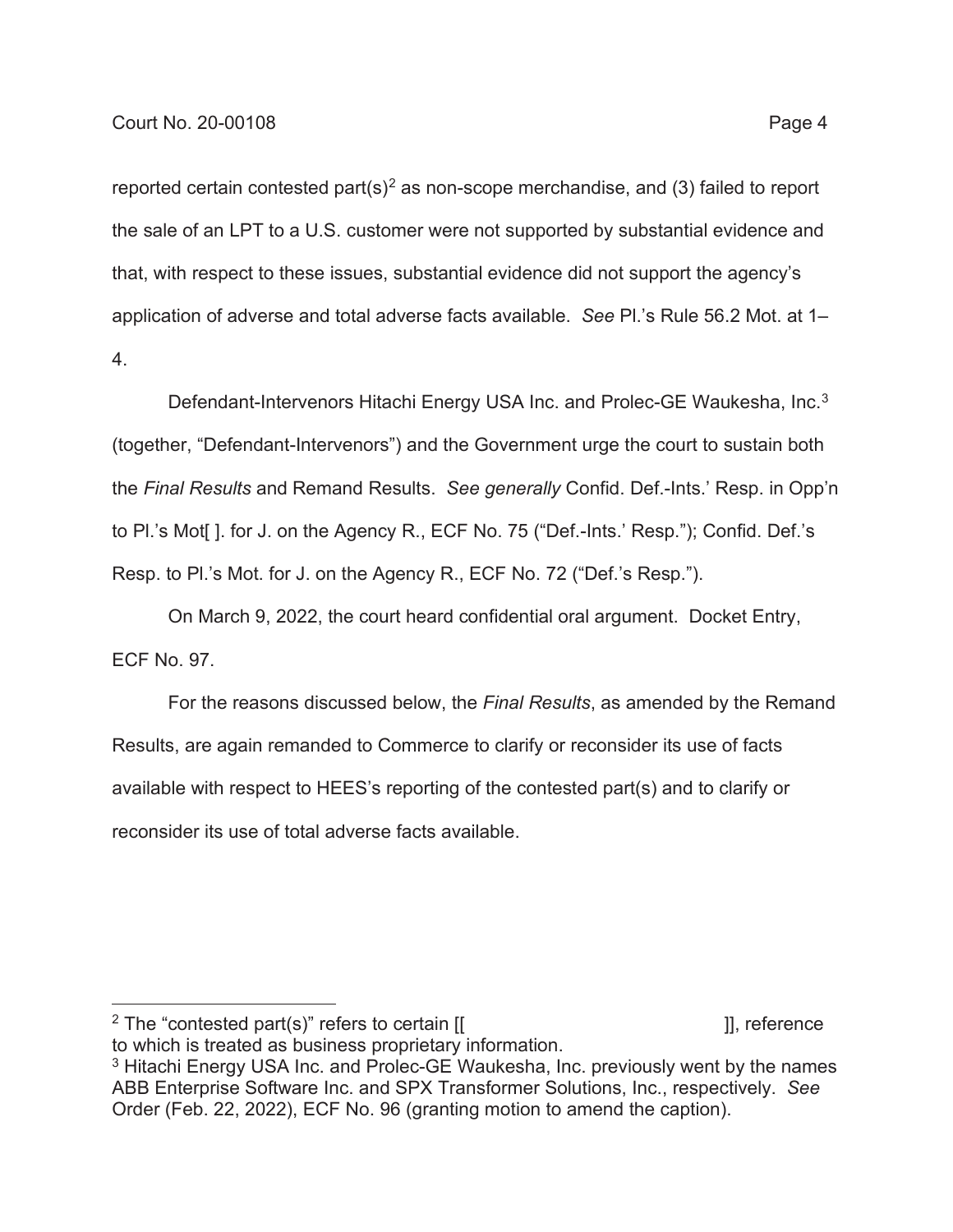#### **JURISDICTION AND STANDARD OF REVIEW**

The court has jurisdiction pursuant to section 516A(a)(2)(B)(iii) of the Tariff Act of 1930, as amended, 19 U.S.C. § 1516a(a)(2)(B)(iii) (2018),<sup>4</sup> and 28 U.S.C. § 1581(c).

The court will uphold an agency determination that is supported by substantial evidence and otherwise in accordance with law. 19 U.S.C. § 1516a(b)(1)(B)(i). While Commerce's conclusions must be supported by substantial evidence, *id.*, "the possibility of drawing two different conclusions from the evidence does not prevent [Commerce's] finding from being supported by substantial evidence," *Consolo v. Fed. Mar. Comm'n*, 383 U.S. 607, 620 (1966).

### **DISCUSSION**

## **I. Legal Framework**

## **A. Basic Antidumping Principles**

Commerce imposes an antidumping duty on foreign merchandise that "is being, or is likely to be, sold in the United States at less than its fair value" and results in material injury or threat of injury to a U.S. domestic industry. 19 U.S.C. § 1673. The antidumping duty imposed is "an amount equal to the amount by which the normal value exceeds the export price (or the constructed export price) for the merchandise." *Id*. Accordingly, antidumping analysis requires Commerce to compare the export price ("EP") or constructed export price ("CEP") of the subject merchandise with the normal value of the foreign like product. *Id*. § 1677b(a) (Commerce must make "a fair

<sup>4</sup> All citations to the Tariff Act of 1930, as amended, are to Title 19 of the U.S. Code, and references to the U.S. Code are to the 2018 edition unless otherwise stated.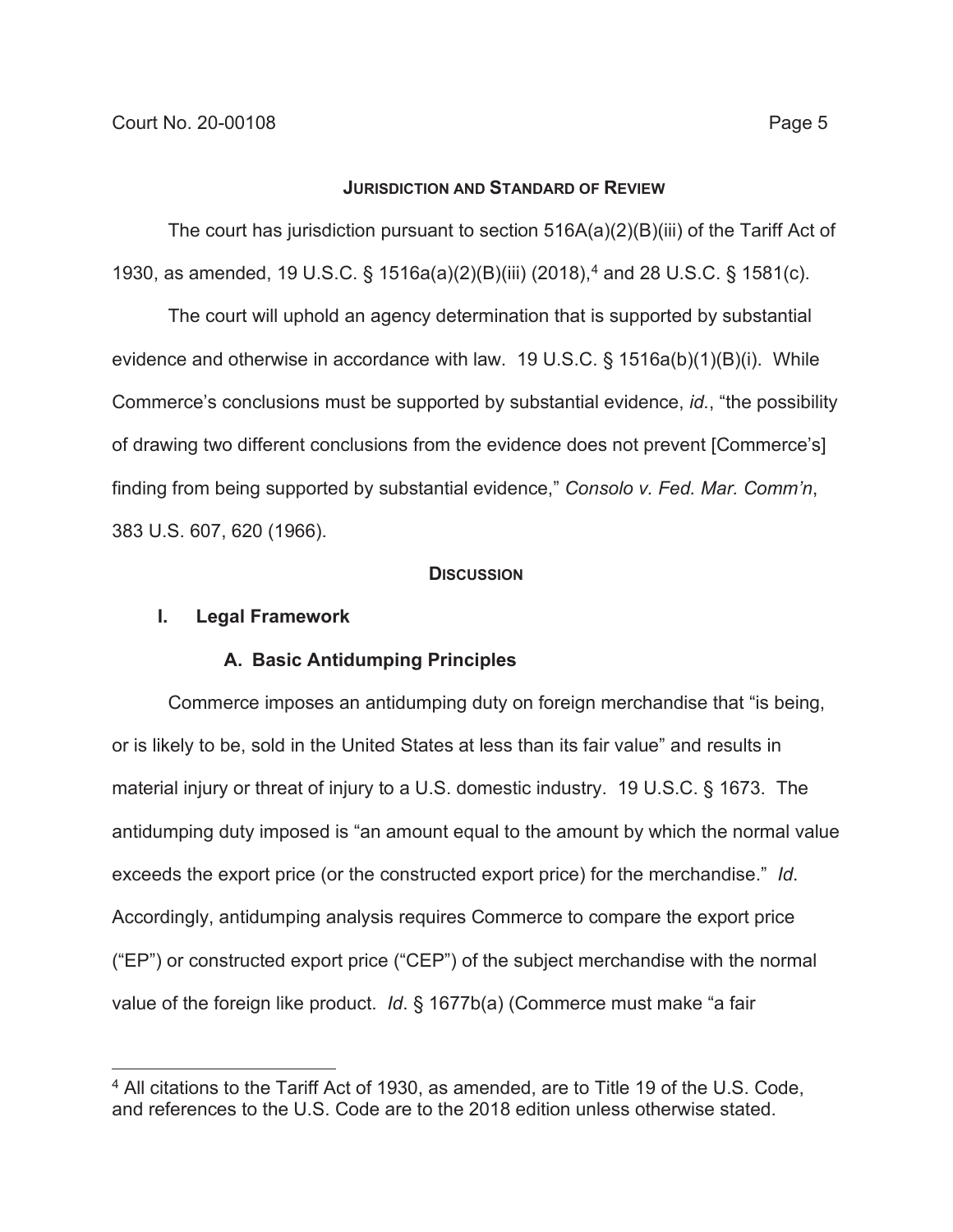comparison . . . between the export price or constructed export price" and "normal value" of the subject merchandise); *see also* 19 C.F.R. § 351.401(a).

The EP is "the price at which the subject merchandise is first sold . . . by the producer or exporter of the subject merchandise . . . to an unaffiliated purchaser in the United States or to an unaffiliated purchaser for exportation to the United States." 19 U.S.C. § 1677a(a). The CEP is "the price at which the subject merchandise is first sold . . . by or for the account of the producer or exporter of such merchandise or by a seller affiliated with the producer or exporter, to a purchaser not affiliated with the producer or exporter." *Id.* § 1677a(b). In other words, generally speaking, direct sales made to unaffiliated U.S. purchasers prior to importation must be reported as EP sales, whereas, if the first sale is made to an affiliated purchaser, the affiliated party sale is disregarded, and the subsequent resale by the affiliated reseller to an unaffiliated U.S. customer must be reported as a CEP sale. *See id*. § 1677a(a)–(b).

### **B. Facts Otherwise Available**

When "necessary information is not available on the record," or an interested party "withholds information" requested by Commerce, "fails to provide" requested information by the submission deadlines, "significantly impedes a proceeding," or provides information that cannot be verified pursuant to 19 U.S.C. § 1677m(i), Commerce "shall . . . use the facts otherwise available." *Id.* § 1677e(a).

Commerce's authority to use facts otherwise available is subject to 19 U.S.C. § 1677m(d), which requires Commerce, upon determining that a response does not comply with its request for information, to "promptly inform the person submitting the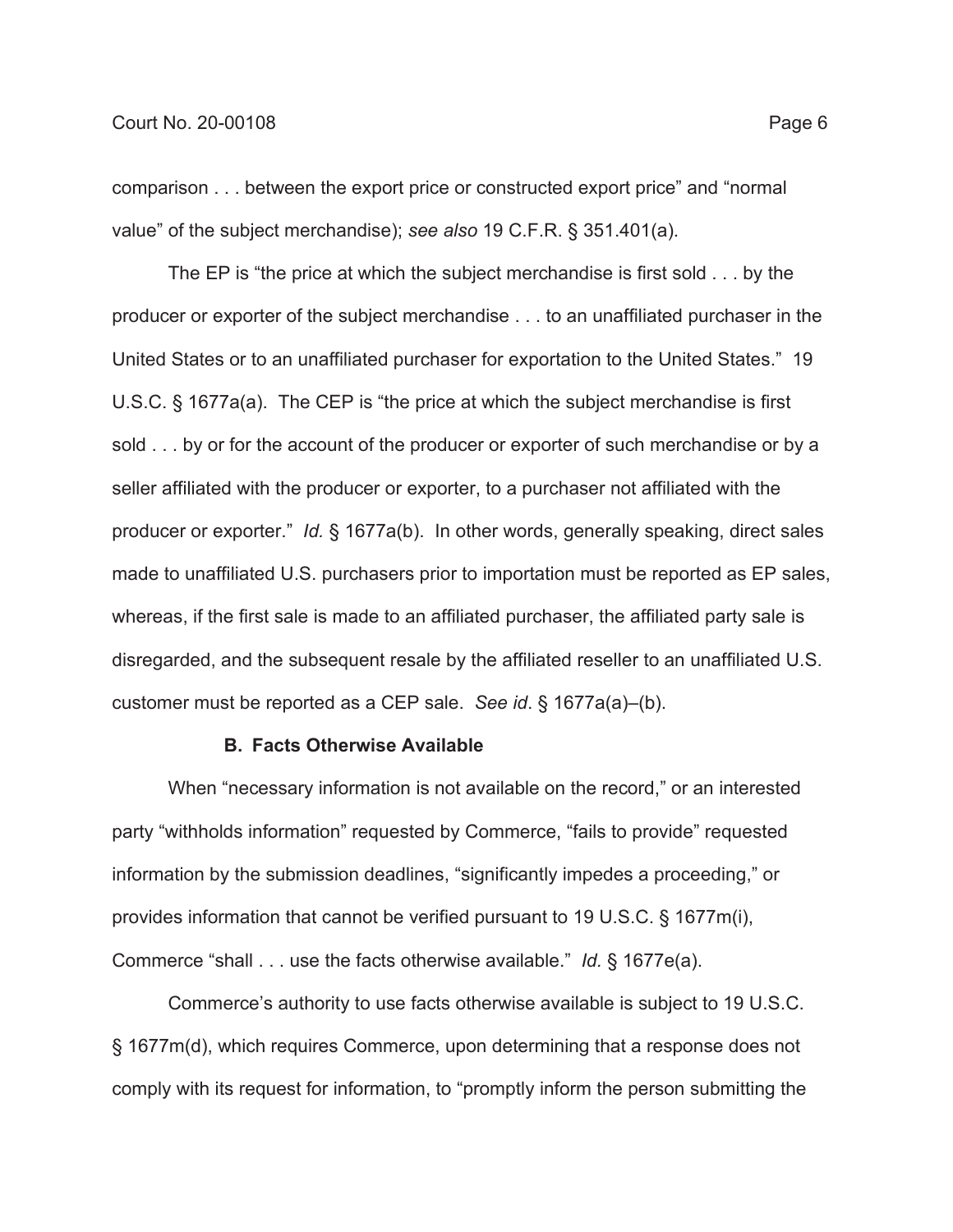response of the nature of the deficiency" and provide "an opportunity to remedy or explain the [deficient response]." Broadly drawn initial or supplemental questionnaires may not sufficiently place a respondent on notice of the nature of the deficiency and may thus deprive the respondent of the opportunity to remedy that deficiency. *See, e.g.*, *Ta Chen Stainless Steel Pipe v. United States*, 23 CIT 804, 820 (1999).

If a party provides further information in response to such deficiency, subject to 19 U.S.C. § 1677m(e), Commerce may disregard all or part of the original and subsequent responses if the agency finds the response not satisfactory or the response is not timely submitted. 19 U.S.C. § 1677m(d). Section 1677m(e) provides that Commerce may not "decline to consider information that is . . . necessary to the determination but does not meet all the applicable requirements" when the information is timely submitted; "the information can be verified"; "the information is not so incomplete that it cannot serve as a reliable basis for reaching the applicable determination"; the proponent of the information "has demonstrated that it acted to the best of its ability in providing the information and meeting the requirements established by [Commerce]"; and "the information can be used without undue difficulties." *Id*. § 1677m(e).

### **C. Adverse Facts Available**

If Commerce determines that a party "has failed to cooperate by not acting to the best of its ability to comply with a request for information," Commerce "may use an inference that is adverse to the interests of that party in selecting from among the facts otherwise available." *Id*. § 1677e(b). "Compliance with the 'best of its ability' standard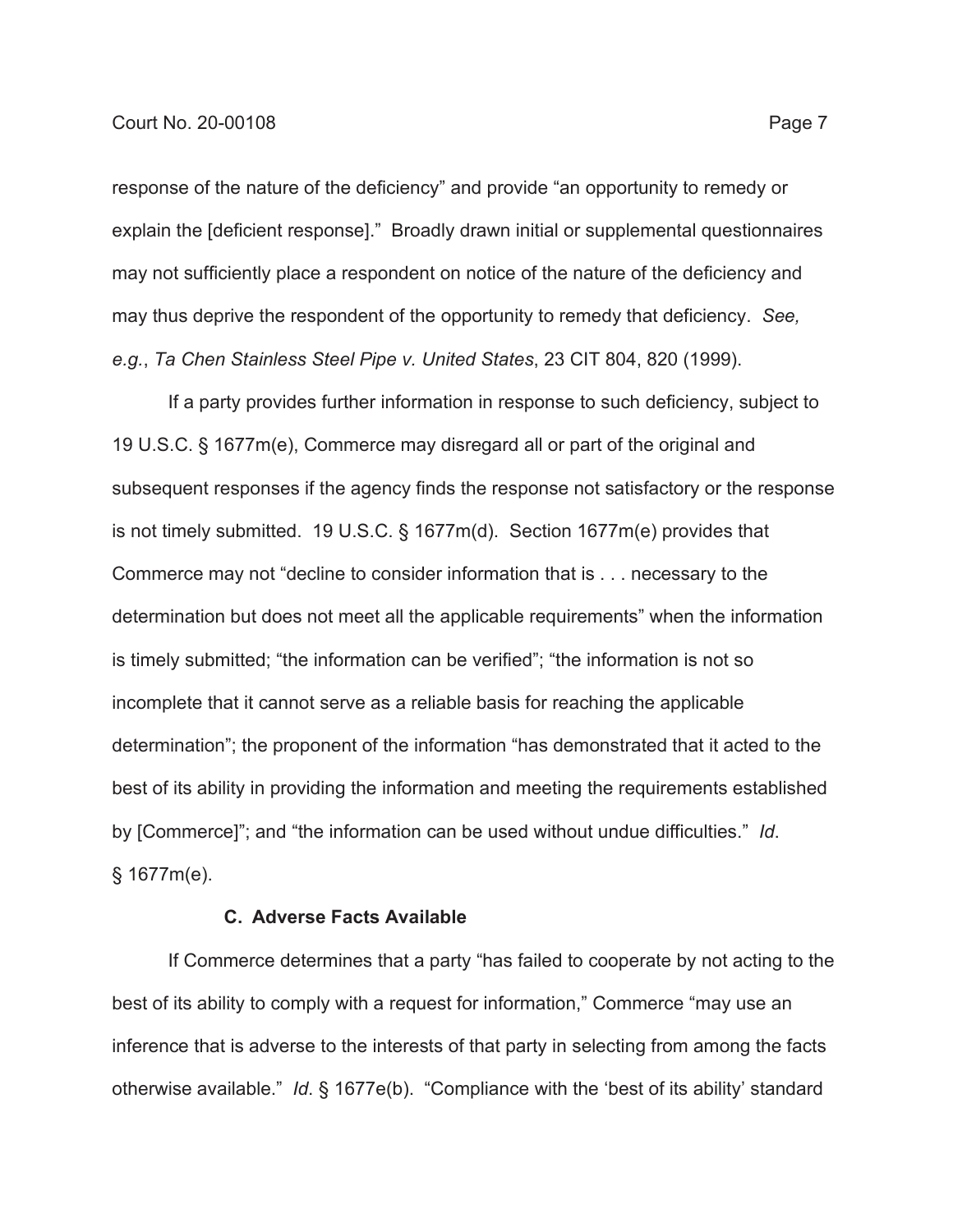is determined by assessing whether a respondent has put forth its maximum effort to provide Commerce with full and complete answers to all inquiries in an investigation." *Nippon Steel Corp. v. United States*, 337 F.3d 1373, 1382 (Fed. Cir. 2003); *see also Essar Steel Ltd. v. United States*, 678 F.3d 1268, 1275–76 (Fed. Cir. 2012).

Commerce uses total adverse facts available to determine dumping margins when "none of the reported data is reliable or usable." *Zhejiang DunAn Hetian Metal Co. v. United States*, 652 F.3d 1333, 1348 (Fed. Cir. 2011) (citation omitted); *see also Nat'l Nail Corp. v. United States*, 43 CIT \_\_, \_\_, 390 F. Supp. 3d 1356, 1374 (2019) (explaining that "Commerce uses 'total adverse facts available'" when it applies "adverse facts available not only to the facts pertaining to specific sales or information . . . not present on the record, but to the facts respecting all of respondents' production and sales information that the [agency] concludes is needed for an investigation or review") (citation omitted).

## **II. Service-Related Revenue**

### **A. Overview**

In an antidumping duty review, Commerce compares the EP or CEP of subject merchandise (i.e., the price at which subject merchandise is sold in the United States) to the "normal value," which is the price of like products in the exporting country or a third country. 19 U.S.C. §§ 1677(35), 1677a(a), 1677b(a). In determining the price of subject merchandise, Commerce declines to treat service-related revenues (e.g., ocean freight revenue, inland freight revenue, oil revenue, installation) as an addition to the EP or CEP. *See ABB Inc. v. United States*, 44 CIT \_\_, \_\_, 437 F. Supp. 3d 1289, 1295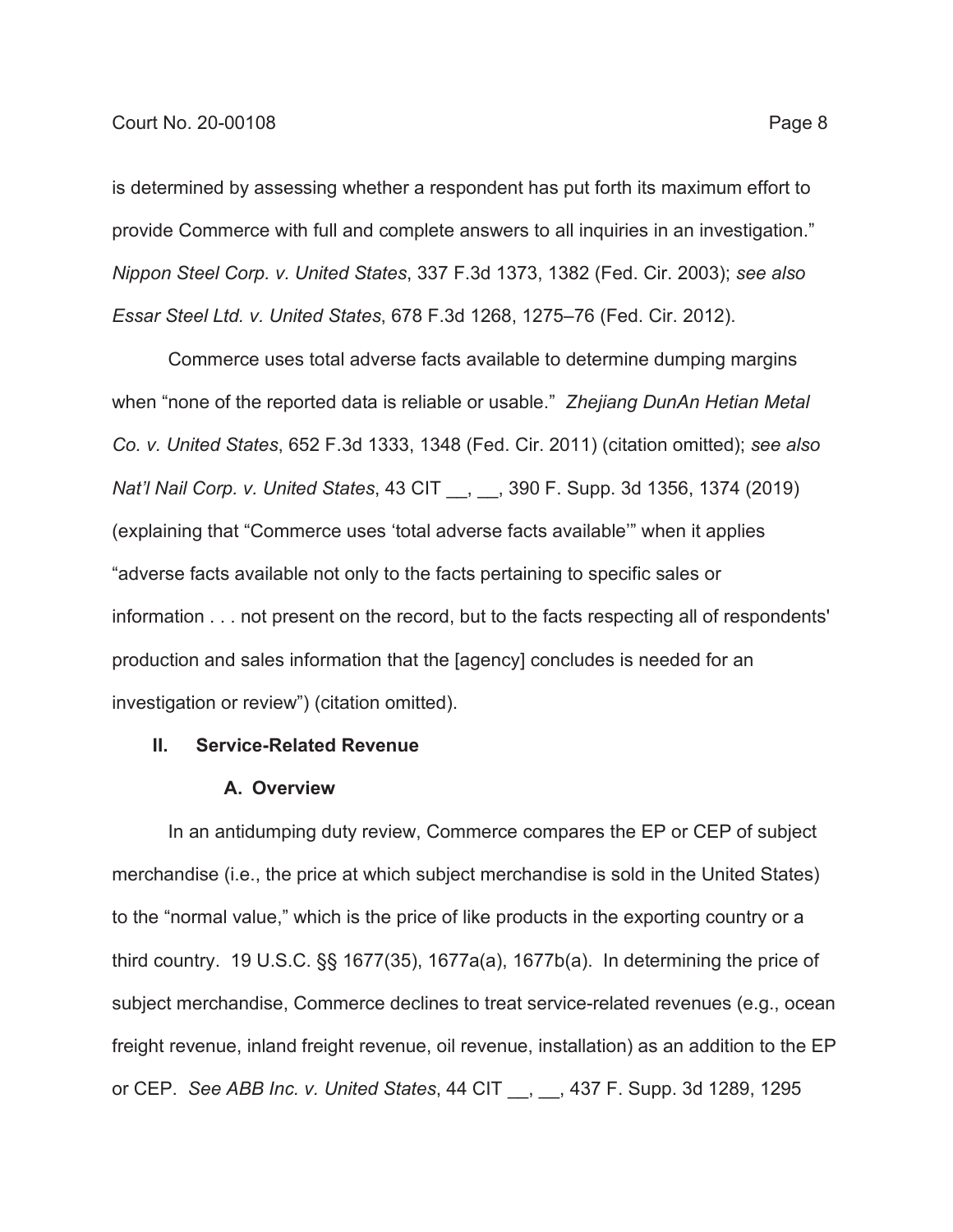(2020); Request for Information—Antidumping Duty Administrative Review: [HEES]— Korea—[LPTs] (Dec. 17, 2018) ("Initial Questionnaire") at C-1, PR 24, CJA Tab 3 (listing categories of service-related revenues). Accordingly, "[w]hen Commerce finds that a service is separately negotiable, its practice has been to cap the service-related revenue by the associated expenses when determining the U.S. price." *Id*. (quoting *Hyundai Heavy Indus. Co. v. United States*, 42 CIT \_\_, \_\_, 332 F. Supp. 3d 1331, 1340 (2018)).

In this sixth administrative review of LPTs from Korea, Commerce determined that HEES withheld necessary service-related revenue information and failed to cooperate to the best of its ability and, therefore, the agency used adverse facts available to determine HEES's dumping margin. *See* I&D Mem. at 14; Remand Results at 31.

During the review, Commerce twice asked HEES to report service-related revenue and associated expenses. *See* Initial Questionnaire at C-1; First Sales Suppl. Questionnaire (May 29, 2019) ("FSSQ") at 6, CR 351, PR 169, CJA Tab 12. The Initial Questionnaire specifically requested HEES to

[d]escribe your agreement(s) for sales in the United States and the foreign market (e.g., long-term purchase contract, short-term purchase contract, purchase order, order confirmation). Provide a copy of each type of agreement and *all sales-related documentation* generated in the sales process (including the purchase order, internal and external order confirmation, invoice, and shipping and export documentation) for a sample sale in the foreign market and U.S. market during the POR.

Initial Questionnaire at A-9–A-10 (emphasis added).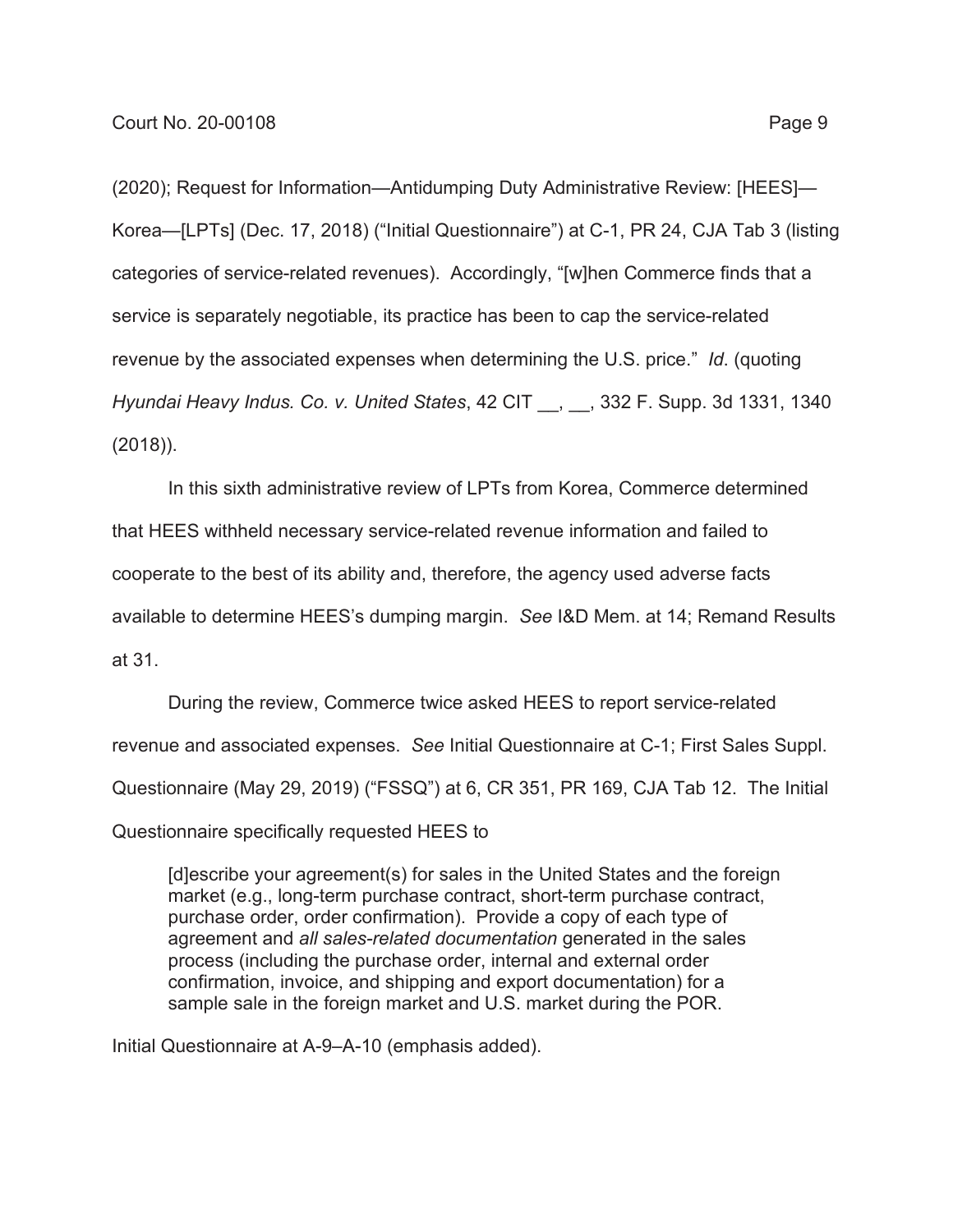In response to the Initial Questionnaire, HEES explained that ownership changes had occurred such that there were differences between the identity of its affiliates in this period of review and previous reviews. HEES's Initial Methodology Cmts. (Dec. 31, 2018) ("HEES Methodology Cmts.") at 21, CR, 7, PR 28, CJA Tab 4. Specifically, HEES explained that, according to the statutory definition of the term, Hyundai USA was no longer its affiliate.5 *Id*. Despite acknowledging this change in status, HEES informed Commerce that it would continue to follow the approach used in prior reviews and treat Hyundai USA as an affiliate of HEES because there were other bases upon which the agency might find affiliation. *Id*.

Commerce did not determine whether HEES and Hyundai USA were affiliated prior to HEES's submission of its Section A Questionnaire Response. *See* Pl.'s Rule 56.2 Mot. at 7. In its Section A Questionnaire Response, HEES again stated that it no longer owned more than five percent of Hyundai Corporation, but that there were other bases upon which Commerce might find that HEES was affiliated with Hyundai USA. *See* AQR at A-17, A21–A-23. HEES again stated that it would report its U.S. sales through Hyundai USA as CEP sales. *See id.* at A-23. HEES further stated that if

<sup>&</sup>lt;sup>5</sup> In the original investigation and each subsequent review prior to the POR, Commerce considered Hyundai Corporation USA ("Hyundai USA") and HEES to be affiliated because HEES's predecessor, Hyundai Heavy Industries Co., Ltd. ("HHI"), owned more than five percent of Hyundai Corporation, which in turn owned one hundred percent of Hyundai USA. *See* Pl.'s Rule 56.2 Mot. at 6. During the POR, HEES's ownership changed such that it no longer owned more than five percent of Hyundai Corporation, and thus, no longer owned more than five percent of Hyundai USA. *See id* at 7; HEES's Sec. A Questionnaire Resp. (Feb. 19, 2019) ("AQR") at A-22–A-23, CR 136– 37, PR 89–98, CJA Tab 5.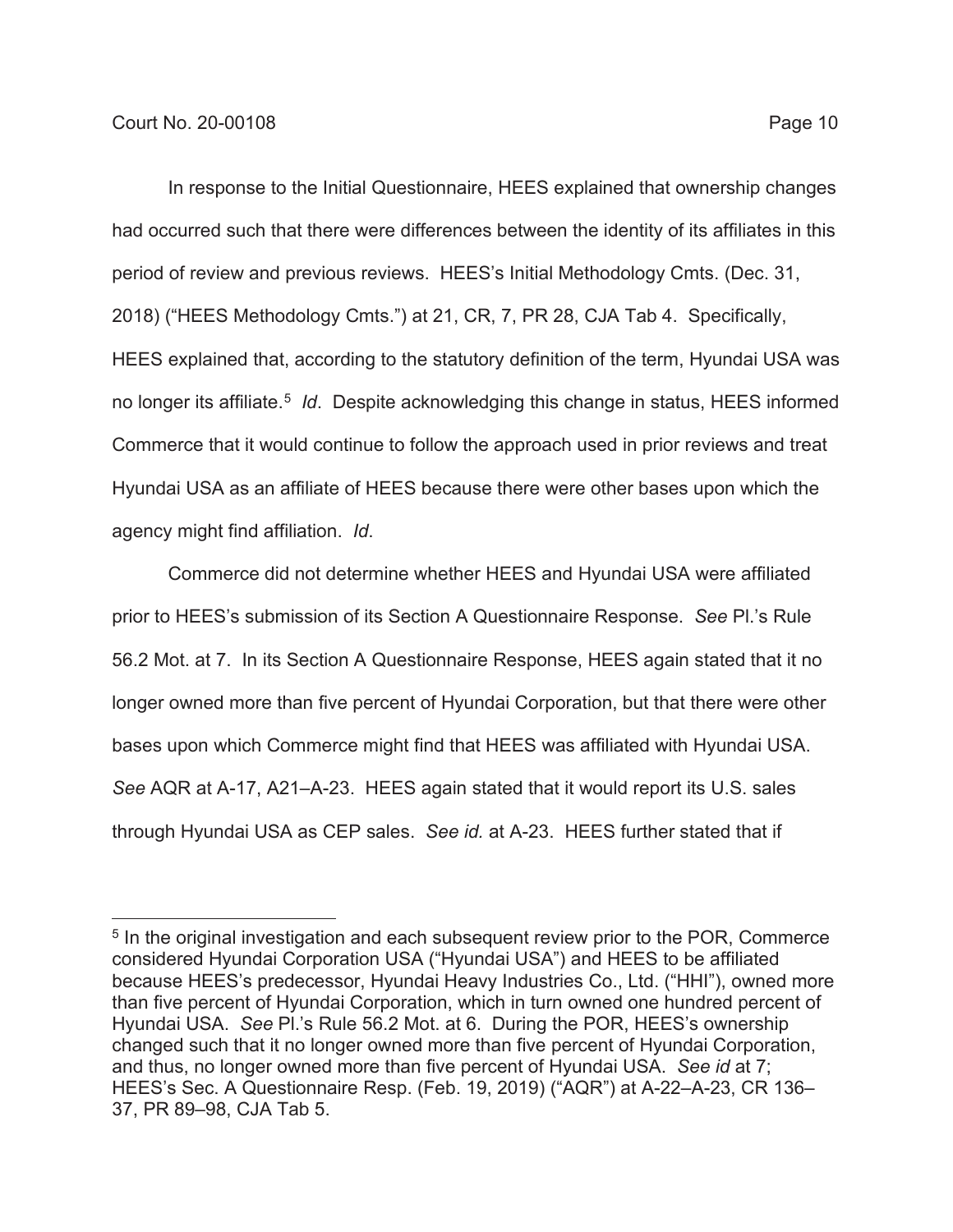Commerce believed its U.S. sales should be reported on an EP basis, it was "ready to provide such information in a supplemental response." *Id.*

Commerce then issued the First Sales Supplemental Questionnaire, in which it requested that HEES explain whether Hyundai USA was affiliated and why Commerce should treat HEES's U.S. sales on a CEP basis. FSSQ at 4–5. HEES again explained that Hyundai USA was not affiliated according to the statutory definition of "affiliate." HEES's Resps. to the Dep't's [FSSQ] (June 19, 2019) ("Resps. to FSSQ") at 1SS-17– 1SS-18, CR 419–59, PR 192–95, CJA Tab 15. In response to Commerce's questions as to why HEES's U.S. sales should be reported on a CEP basis, HEES answered that if Commerce found that Hyundai USA was not an affiliate, U.S. sales should be treated as EP sales. *Id*. at 1SS-17.

The First Sales Supplemental Questionnaire again asked HEES to "separately report all service-related revenues (i.e., not grouped together or bundled) if those revenues are reflected on any sale documentation." FSSQ at 6. Commerce asked HEES to submit "complete copies of each type of [[ ]] and each change order" related to certain sales made by Hyundai USA. *Id*. at 7. HEES requested clarification of these questions. Clarification of Certain Questions in the Dep't's [FSSQ] (June 12, 2019) at 1–5, CR 407, PR 185, CJA Tab 14. Commerce responded that if HEES bundled related expenses and service-related revenue, it should provide an explanation as to why it did so and reiterated that HEES "should report service-related revenues if they [were] reflected on *any* documented external sales correspondence with customers . . . in accordance with Commerce's practice."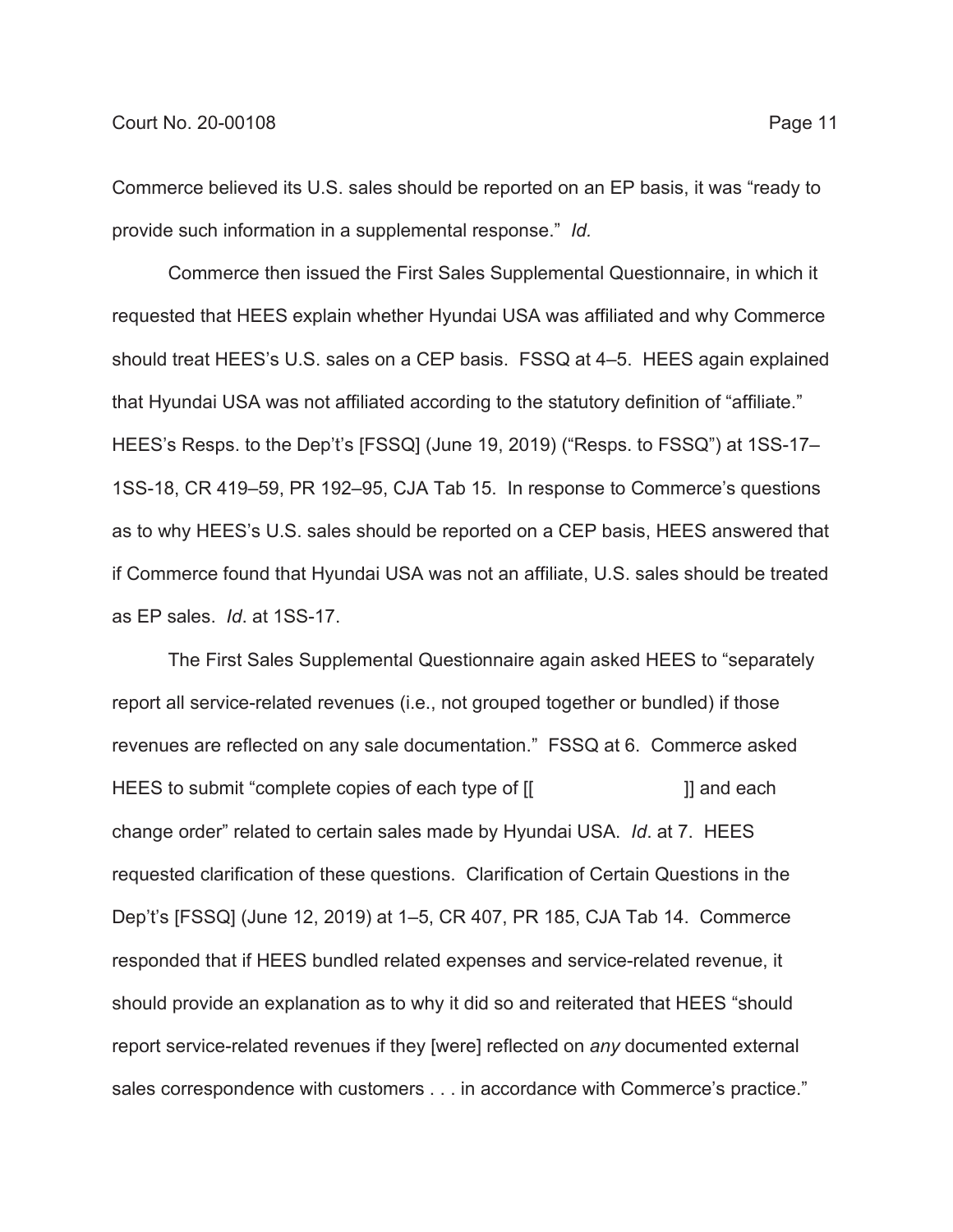Letter from Brian C. Davis to Neil R. Ellis (June 20, 2019) ("Commerce Ltr.") at 1–2, CR 471, PR 208, CJA Tab 16. Commerce also explained that, regarding its request for sales documentation for the selected sales, HEES should submit copies of the requested documents. *Id*. at 2.

HEES responded by reporting "service-related revenue as reflected on any sales documentation with the customer." HEES's Resps. to the Remainder of the Department's [FSSQ] (July 1, 2019) ("Resps. to Remainder of FSSQ") at 1SS-3–1SS-4, Exhibit C-1 (Revised), Exhibit C-2 (Revised 2), CR 504–16, PR 221–23, CJA Tab 17; Resps. to FSSQ at 1SS-33–1SS-34. HEES's response maintained that HEES was not affiliated with Hyundai USA but, nevertheless, did not provide service-related revenue documentation between HEES and Hyundai USA. Despite HEES's claim of nonaffiliation, HEES stated that documentation between the companies was "intercompany, internal communications." *See* I&D Mem. at 13.

Commerce conducted a CEP verification of the sales responses of HEES and Hyundai USA. *See* U.S. Verification of the Sales Resp. of [HEES] (Oct. 9, 2019) ("CEP Verification Report") at 1, CR 667, PR 295, CJA Tab 28. At verification, Commerce discovered that there were "several types of documents related to the sales process that had not been placed on the record." *Id*. at 10. After being asked why these documents had not been placed on the record, HEES officials explained that they were "considered . . . internal documentation." *Id*. In particular, Commerce noted a document that allocated sales and service revenues and expenses between HEES and Hyundai USA, and then subsequently between Hyundai USA and Hyundai Power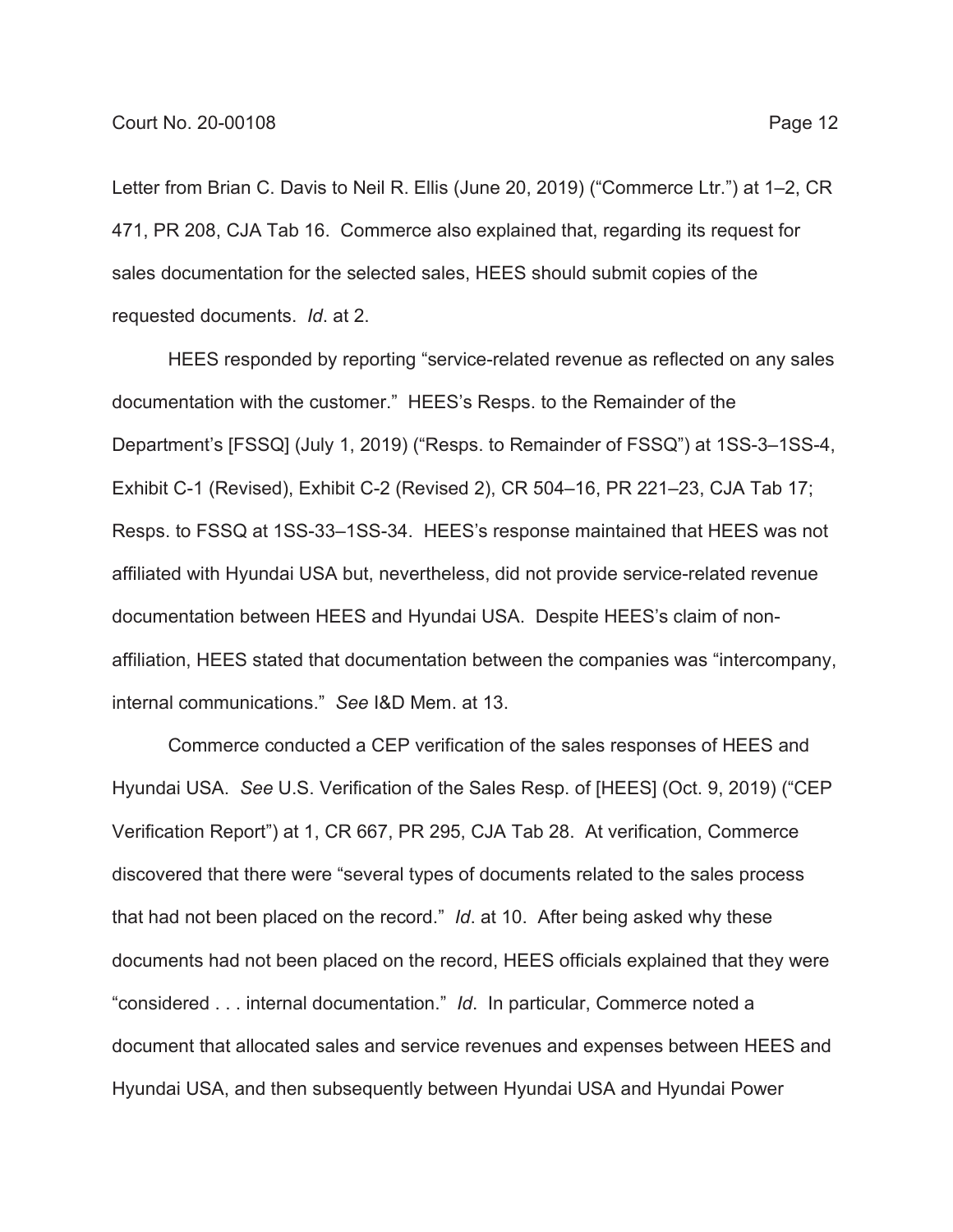Transformers USA ("HPT"); HEES affirmed that every U.S. sale had similar documentation allocating sales and service revenues and expenses. *Id.* at 11.

Based on HEES's failure to report all requested service-related revenue documentation as outlined above, Commerce found that HEES withheld necessary information, impeded the review, and failed to cooperate to the best of its ability; accordingly, Commerce used adverse facts available for the *Final Results*. *See* I&D Mem. at 8, 10–14.

## **B. Parties' Contentions**

HEES contends that Commerce's use of adverse facts available with respect to its reporting of service-related revenue was unsupported by substantial evidence and contrary to law because it fully responded to Commerce's requests and Commerce failed to notify HEES of deficiencies in its responses. *See* Pl.'s Rule 56.2 Mot. at 23– 27; Pl.'s Reply at 1–3.

The Government and Defendant-Intervenors contend that Commerce's use of adverse facts available was supported by substantial evidence because HEES failed to submit documentation regarding the allocation of service-related revenue between HEES and Hyundai USA. *See* Def.'s Resp. at 19–21; Def.-Ints.' Resp. at 8 (incorporating by reference Defendant's arguments). They also contend that Commerce was not required to notify HEES of deficiencies in its responses because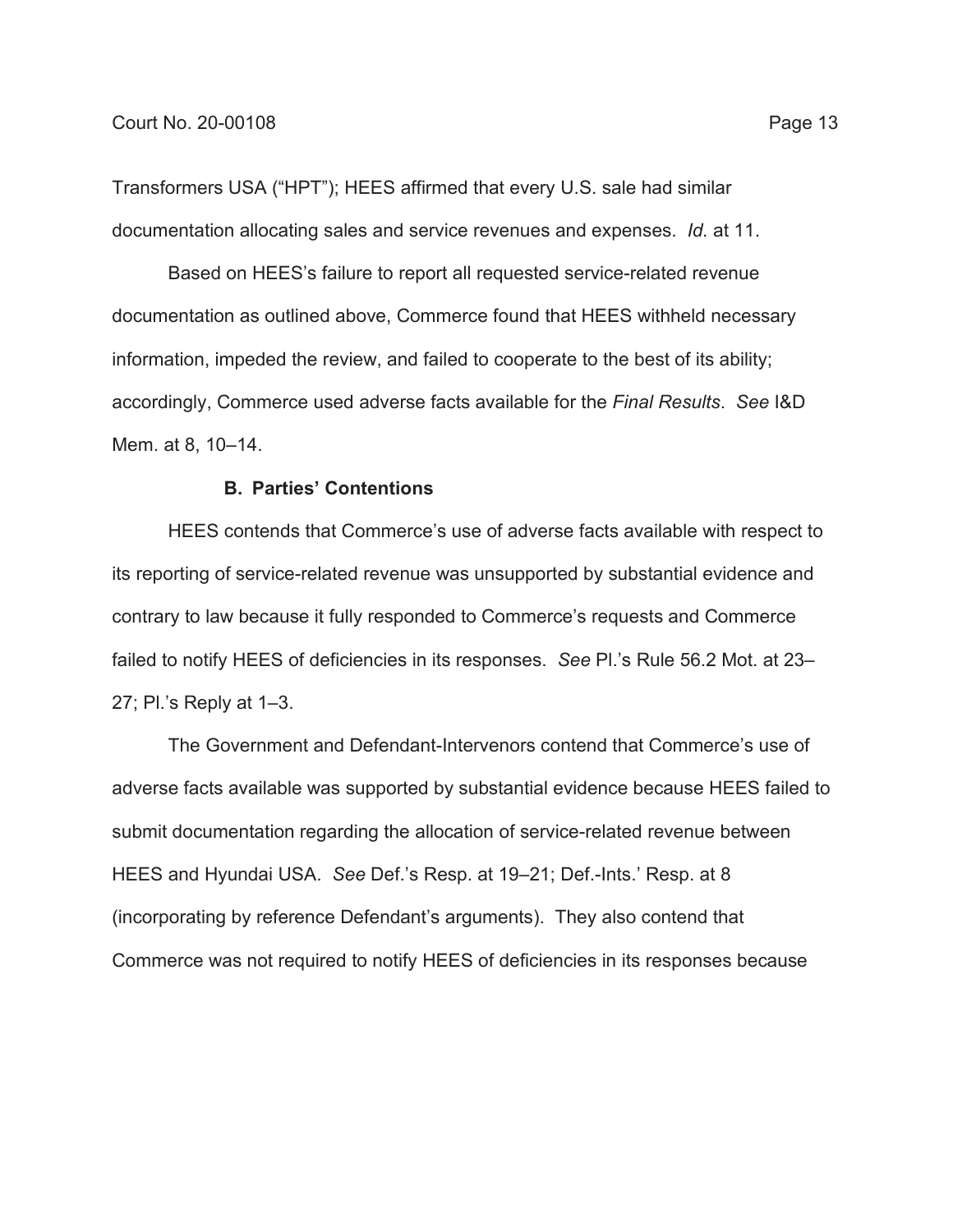Commerce did not determine how to treat HEES's sales until the preliminary results,<sup>6</sup> and that HEES's argument "does not justify its incomplete responses to Commerce's requests for information." Def.'s Resp. at 19.

# **C. Analysis**

## **i. Substantial Evidence Supports Commerce's Finding that HEES Withheld Necessary Information and Otherwise Impeded the Administrative Review**

Commerce may use facts available if, *inter alia*, "necessary information is not available on the record," or an interested party withholds information requested by Commerce or significantly impedes a proceeding. 19 U.S.C. § 1677e(a). The court finds that substantial evidence supports Commerce's decision that necessary information was not on the record, that HEES withheld requested information, and that HEES's failure to provide the requested information significantly impeded the proceeding.

It is undisputed that necessary information was not on the record. As noted above, Commerce ultimately determined that HEES and Hyundai USA were not affiliated; thus, HEES was required to provide documentation of service-related revenue allocation between the two unaffiliated companies to allow Commerce to calculate an accurate dumping margin. *See* I&D Mem. at 13–14. However, because HEES decided to report its U.S. sales in the same manner as it had in prior administrative reviews,

<sup>6</sup> For Commerce's preliminary results, *see Large Power Transformers From the Republic of Korea*, 84 Fed. Reg. 55,559 (Dep't Commerce Oct. 17, 2019) (preliminary results of antidumping administrative review; 2017-2018), and accompanying Decision Mem., A-580-867 (Oct. 9, 2019).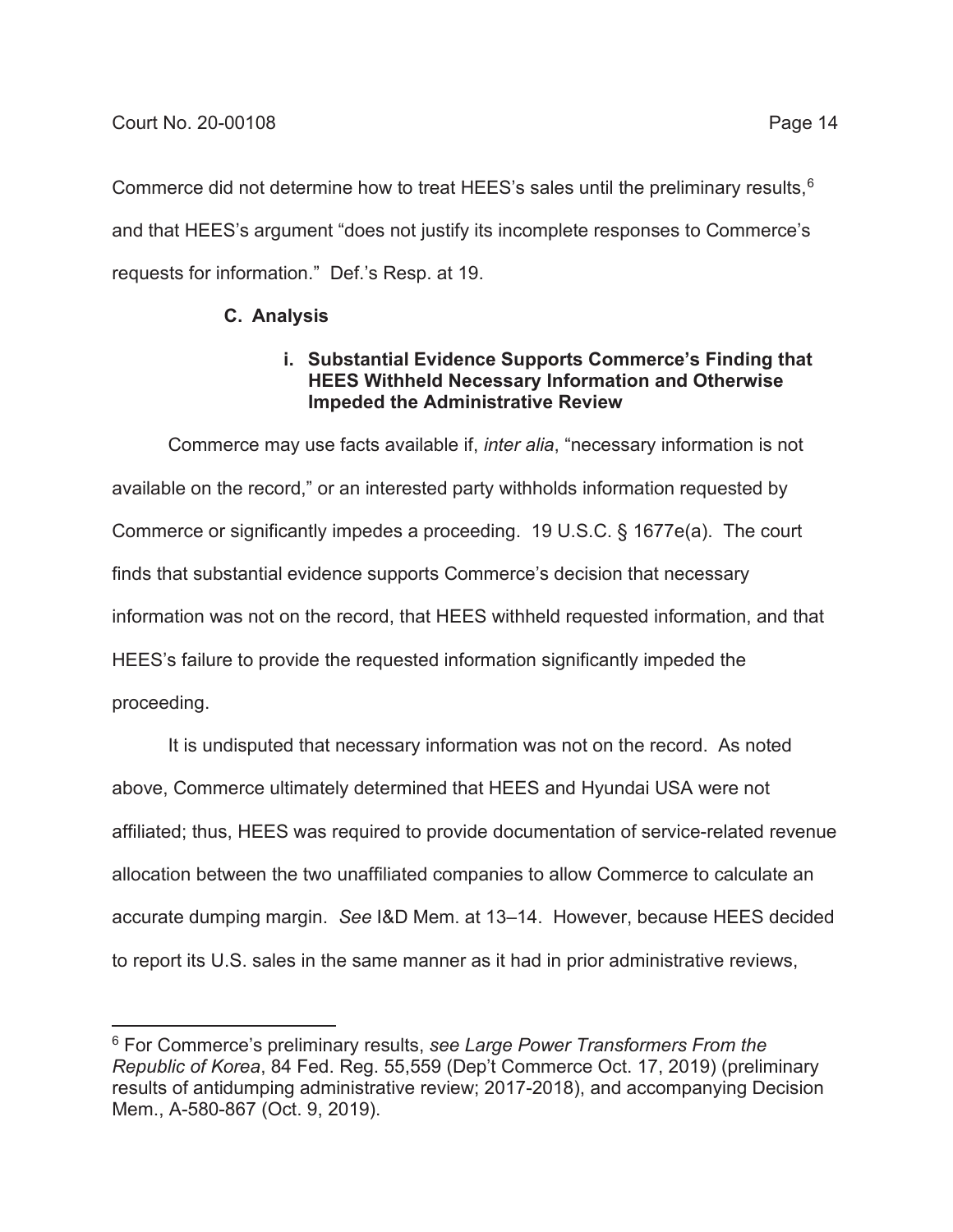despite acknowledging the change in ownership and affiliation status, HEES did not submit the necessary service-related revenue documentation between HEES and Hyundai USA. *See* I&D Mem. at 14.

Commerce twice asked HEES to report service-related revenue and associated expenses. *See* Initial Questionnaire at B-1; FSSQ at 6. Commerce clearly directed HEES to report "all service-related revenues," FSSQ at 6, and later clarified that HEES should document all such revenue allocated between HEES and its external customers, *see* Commerce Ltr. at 1–2. HEES does not dispute that it did not provide documentation of service-related revenue between itself and Hyundai USA, which HEES maintained, and Commerce agreed, was not an affiliated customer. *See* I&D Mem*.* at 13–14; Resps. to FSSQ at 1SS-17–1SS-18. Thus, the statutory requirements for using facts available were met not only because necessary information was not available on the record, but also because HEES withheld from Commerce the requested documentation of "all service-related revenue" between HEES and its customers. *See* 19 U.S.C. § 1677e(a).

HEES's contention that Commerce was barred from using facts available because it fully responded to Commerce's requests is without merit. Specifically, HEES argues that because Commerce knew that HEES was proceeding under the assumption that Hyundai USA would be treated as an affiliate, and because Commerce did not indicate anything to the contrary, HEES was not required to submit documentation showing service-related revenue allocation between itself and Hyundai USA. Pl.'s Rule 56.2 Mot. at 23–25; Pl.'s Reply at 2–3. HEES asserts that it "reasonably understood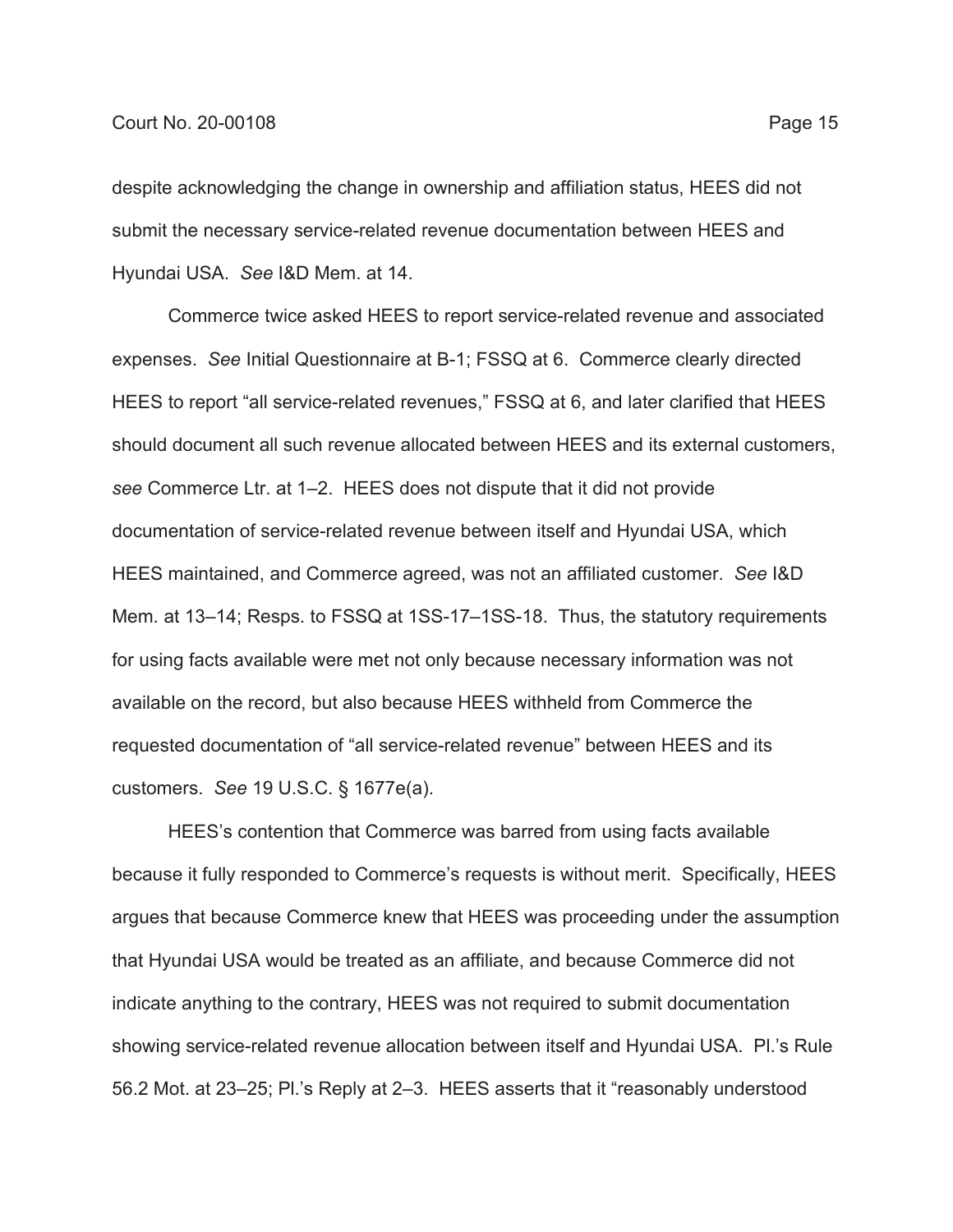[Commerce's request to report service-related revenue based on external sales correspondence with customers] to refer to documentation exchanged with unaffiliated customers, not communications with Hyundai USA," based on prior Commerce practice and the court's precedent in *ABB Inc. v. United States*, 42 CIT \_\_, 355 F. Supp. 3d 1206, 1219 (2018). Pl.'s Rule 56.2 Mot. at 24; *see also* Pl.'s Reply at 2.

HEES's reliance on the court's finding in *ABB* is misplaced. In *ABB*, the court found that contracts between HEES (then-called HHI) and Hyundai USA containing service-related revenue figures were "internal . . . communications." *See ABB*, 355 F. Supp. 3d at 1219. *ABB*, however, is inapposite because the factual predicate for the court's holding in that case—affiliation—no longer exists between HEES and Hyundai USA. *See id.* Indeed, HEES does not challenge Commerce's determination that HEES and Hyundai USA were not affiliated during the POR. As the U.S. Court of Appeals for the Federal Circuit has recognized, "[t]he mere failure of a respondent to furnish requested information—for any reason—requires Commerce to resort to other sources of information to complete the factual record on which it makes its determination." *Nippon Steel*, 337 F.3d at 1381. Thus, for the reasons stated above, the court finds that substantial evidence supports Commerce's use of facts available with respect to HEES's reporting of service-related revenue and expenses.

## **ii. Commerce Provided HEES with an Appropriate Deficiency Notice**

In order to rely on facts available, upon finding that a response does not comply with its requests for information, Commerce must promptly inform the respondent that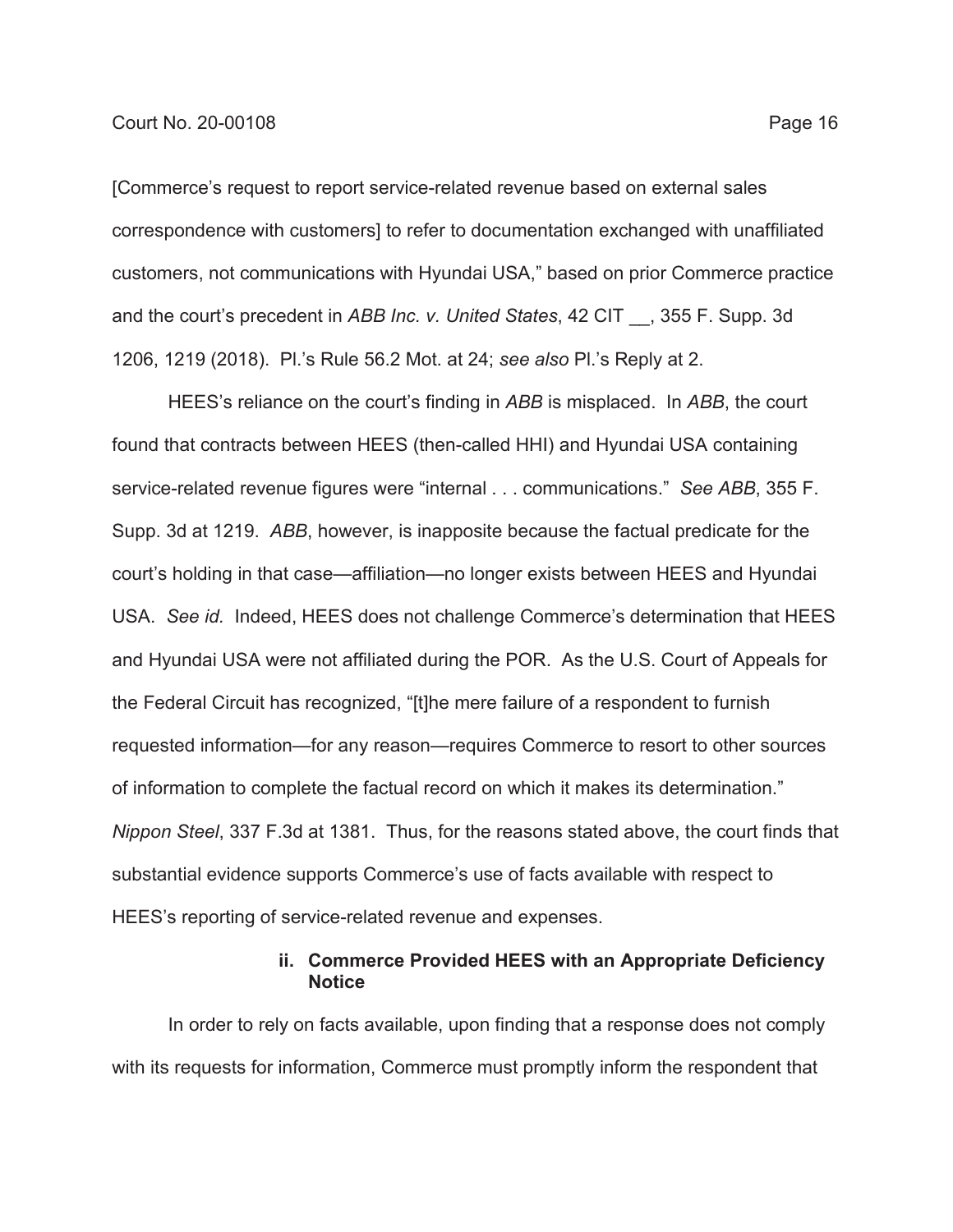its response is deficient and provide the respondent with an opportunity to remedy or explain the deficiency. 19 U.S.C. §§ 1677e(a), 1677m(d).

HEES argues that Commerce failed to provide a deficiency notice requesting the reporting of service-related revenue on an EP basis. Pl.'s Rule 56.2 Mot. at 25. HEES contends, in effect, that Commerce had notice that HEES did not report sales to Hyundai USA and should have provided a deficiency notice requesting HEES to do so. *See id*. at 25–27. The court finds, however, that Commerce provided HEES an opportunity to address the deficiency.

The fundamental problem for HEES is that it sought to maintain inconsistent factual and reporting positions and to place the burden on Commerce to resolve those inconsistencies. HEES asserted that, as a factual matter, its corporate structure had changed for the POR such that it was no longer affiliated with Hyundai USA. *See* HEES Methodology Cmts. at 21. Notwithstanding that factual change, HEES reported its U.S. sales on a CEP basis as if they were affiliated, as it had in prior administrative reviews. *See id*. HEES failed to reconcile these two positions before Commerce.

In its First Sales Supplemental Questionnaire, Commerce again asked HEES to provide relevant sales documentation and specified that HEES should report servicerelated revenue as "reflected on *any* documented external sales correspondence." Commerce Ltr. at 1–2 (clarifying Commerce's requests for information in the First Sales Supplemental Questionnaire). While it is clear to the court that HEES chose to interpret that clarification as relating to documentation between Hyundai USA and its U.S. customers, HEES's interpretation flies in the face of its contemporaneous position that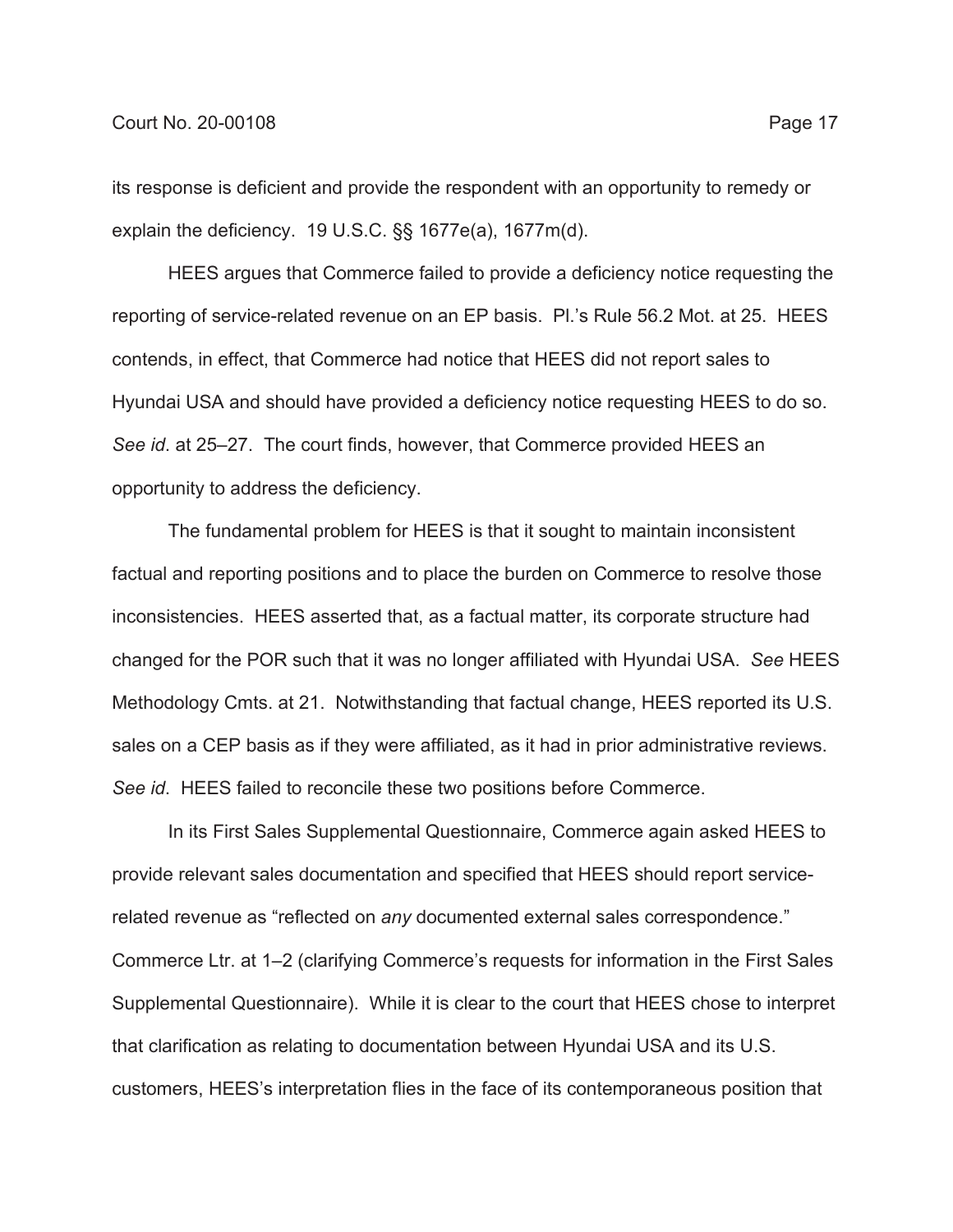HEES was no longer affiliated with Hyundai USA (such that HEES's correspondence with Hyundai USA would constitute external correspondence).

 Commerce was not required to issue a second deficiency notice after preliminarily finding Hyundai USA not to be affiliated, nor was HEES entitled to withhold certain information in order to force the timing of Commerce's determination of the relevance of such information. *See Hyundai Heavy Indus. Co. v. United States*, 44 CIT  $\_$ ,  $\_$ , 485 F. Supp. 3d 1380, 1398–99 (2020) ("[S]ection 1677m(d) is not meant to allow an interested part[y] 'to submit information that cannot be evaluated adequately within the applicable deadlines."") (citation omitted).

As a respondent, HEES had the burden to build the record of the proceeding. *See QVD Food Co. v. United States*, 658 F.3d 1318, 1324 (Fed. Cir. 2011). HEES was not entitled to maintain that it was no longer affiliated with Hyundai USA yet seek to assign blame to Commerce when HEES did not report its sales consistent with HEES's position. HEES was asked to and failed to provide service-related revenue documentation between it and its unaffiliated customers, including Hyundai USA. Instead, HEES withheld this information, resulting in an incomplete record.

## **iii. Substantial Evidence Supports Commerce's Use of Adverse Facts Available**

The court also examines whether Commerce's analysis of HEES's failure to provide the requested service-related revenue documentation supports the agency's determination to draw an adverse inference pursuant to 19 U.S.C. § 1677e(b). HEES argues that Commerce should not have expected more forthcoming responses because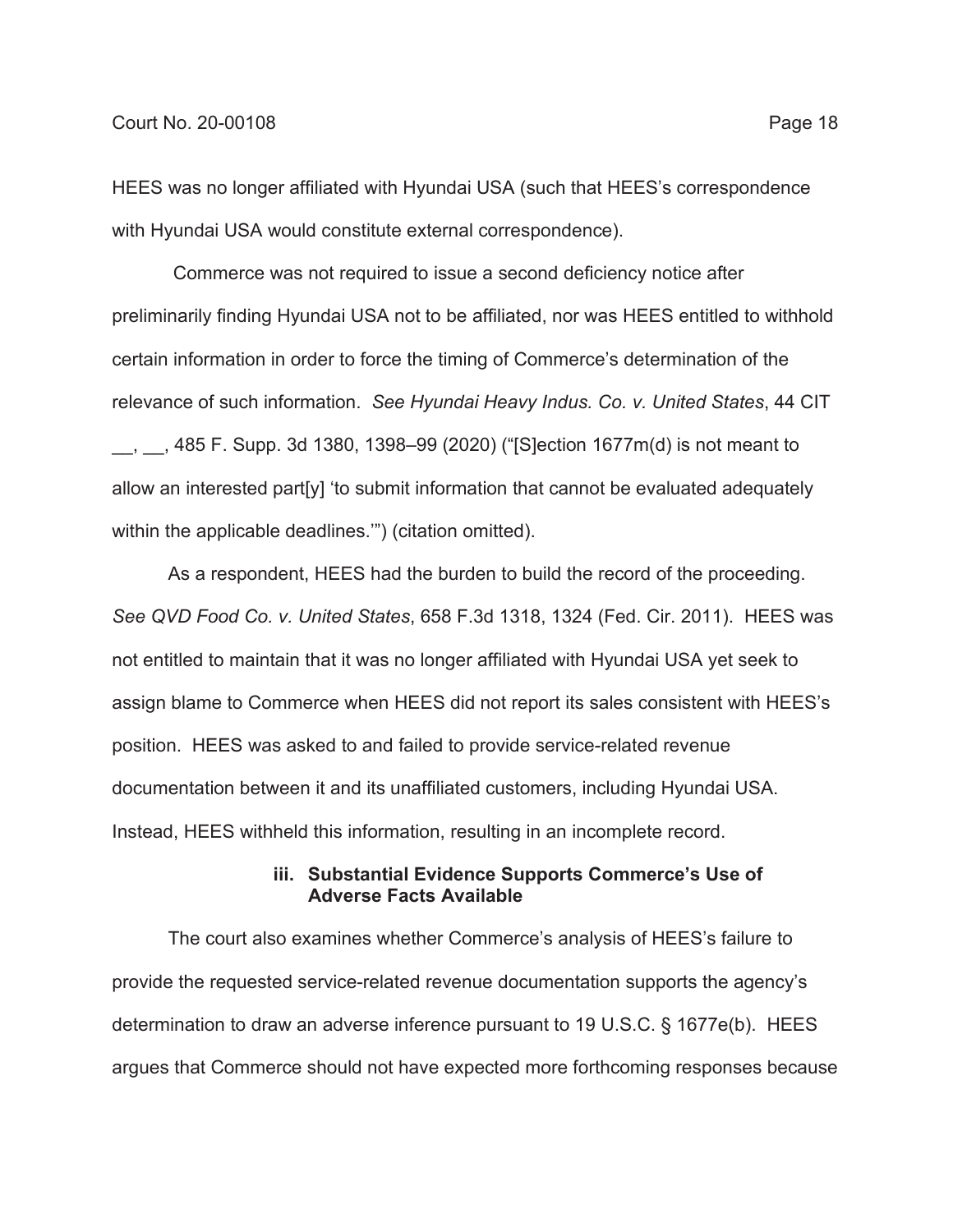HEES repeatedly requested guidance and offered to provide EP sales data if Commerce requested it. HEES maintains that its responses were "reasonable, cooperative and sufficiently 'forthcoming' under the circumstances." *See* Pl.'s Rule 56.2 Mot. at 40. The court finds that substantial evidence supports Commerce's determination that HEES failed to act to the best of its ability in complying with Commerce's repeated requests that all service-related revenue be reported.

To avoid the risk of an adverse inference, a party must act to the best of its ability to comply with a request for information by Commerce. 19 U.S.C. § 1677e(b). Substantial evidence supports Commerce's determination that HEES did not act to the best of its ability to provide documentation of all service-related revenue. HEES knew that as a result of changes in its ownership structure, it was no longer affiliated by ownership with Hyundai USA, yet it chose to report its U.S. sales on a CEP basis. HEES Methodology Cmts. at 21. Commerce reasonably concluded that HEES failed to act to the best of its ability by so doing. I&D Mem. at 14. The fact that Commerce had found the two companies affiliated in previous reviews does not excuse HEES's failure to provide all requested documentation. *See Hyundai Heavy Indus.,* 332 F. Supp. 3d at 1342 ("HHI may not […] rely on Commerce's factual conclusions from prior reviews in the instant review because each review is separate and based on the record developed before the agency in the review."). In short, it was HEES's burden to build the record, and Commerce reasonably found that HEES failed to do so. *See Ta Chen Stainless Steel Pipe, Inc. v. United States*, 298 F.3d 1330, 1336 (Fed. Cir. 2002) ("The burden of production [belongs] to the party in possession of the necessary information.") (citation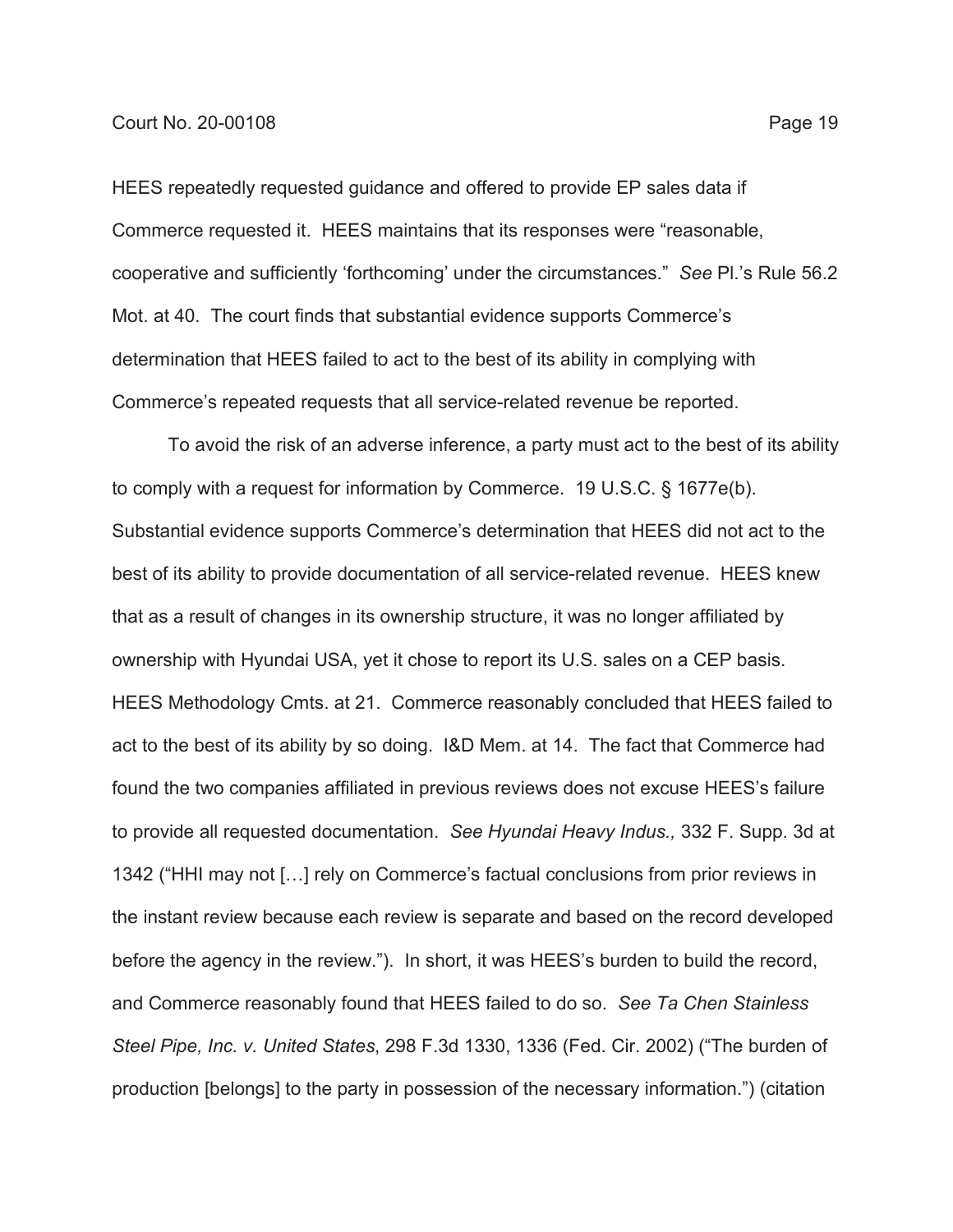omitted) (alteration in original). Here, HEES willfully failed to report all service-related revenue as requested by Commerce, "depriv[ing] Commerce of the ability to analyze [HEES's] sales process, capping methodology, and affiliations." *See* I&D Mem. at 14.

HEES also argues that in applying adverse facts available, Commerce simply restated its basis for using facts available—HEES's failure to provide information, Pl.'s Rule 56.2 Mot. at 39–40—and thus an adverse inference is not supported, *id*. at 40. To the contrary, Commerce explained that the use of an adverse inference was warranted because HEES failed to cooperate to the best of its ability in responding to Commerce's requests when, despite multiple requests for service-related revenue and no indication from Commerce that HEES and Hyundai USA were affiliated, HEES did not provide the requested service-related revenue documentation and did not disclose, prior to verification, that such documentation existed. *See* I&D Mem. at 10–14*.* Thus, Commerce did not simply restate its basis for using facts available to support its use of adverse facts available.

As such, the court sustains Commerce's use of facts available with an adverse inference with respect to HEES's reporting of sales-related revenue.

## **III. Reporting of Contested Parts**

## **A. Overview**

Commerce also determined that HEES impeded the review by failing to report certain contested parts consistently and accurately, thus preventing Commerce from accurately calculating normal value. *See* I&D Mem. at 16–19.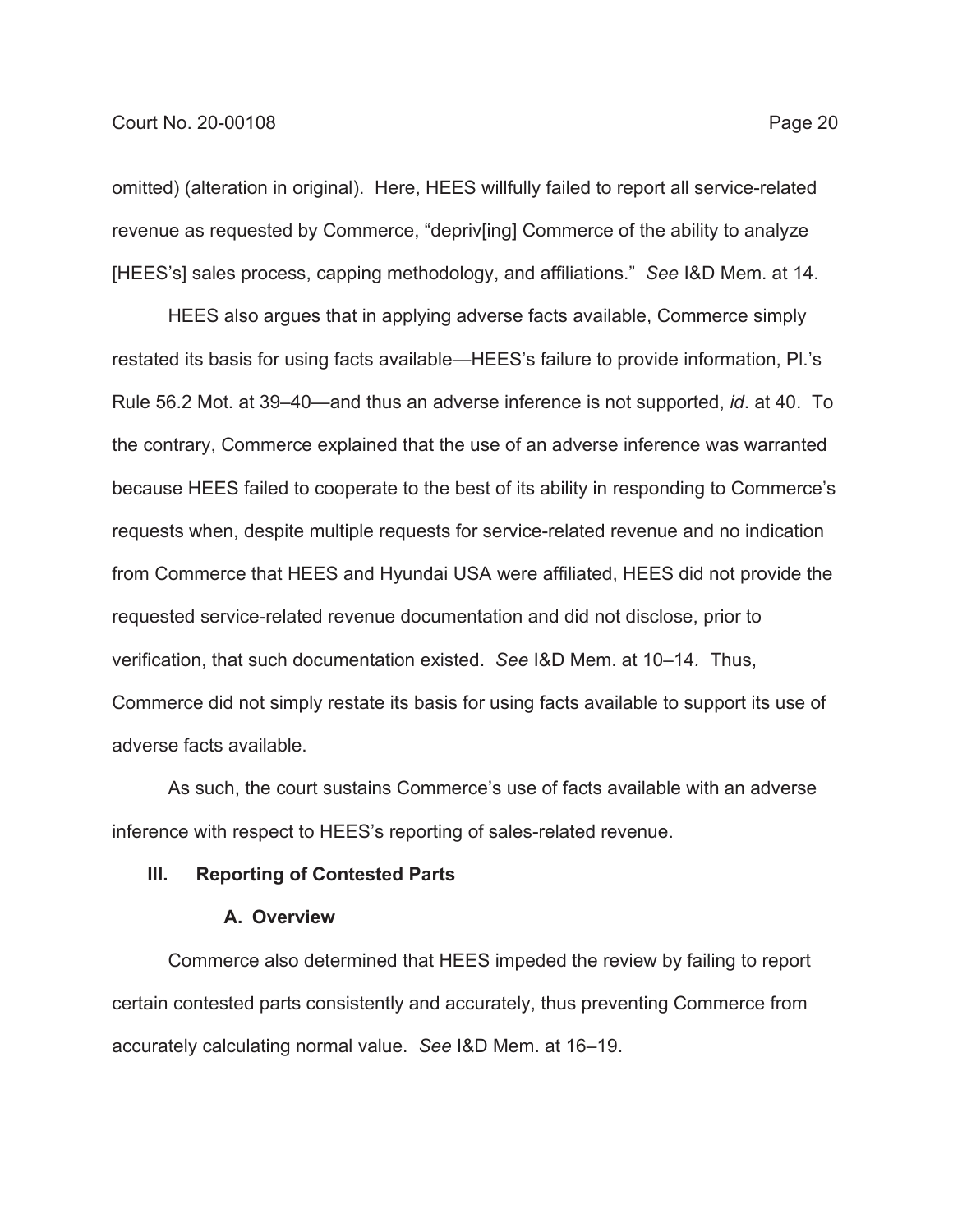In order to determine normal value, Commerce required HEES to provide "a detailed list" and explanation of all merchandise, both in-scope and out-of-scope, included in each home-market sale. Initial Questionnaire at B1–B2. In response to Commerce's questionnaires, HEES designated certain contested parts as not within the scope of the order. *See* Resps. to Remainder of the [FSSQ], Ex. B-2 (Revised 2); Sec. B Questionnaire Resp. (Mar. 11, 2019) ("BQR") at B-7, Ex. B-2, CR 215–31, PR 117– 19, CJA Tab 6.

Petitioners<sup>7</sup> commented that certain parts designated by HEES as non-scope merchandise should have been reported as in-scope for determining normal value. *See* Pet'r's' Cmts. on the Suppl. Secs. B and C Questionnaire Resp. of [HEES] (July 19, 2019) ("Pet'r's' Cmts.") at 10–12, CR 544, PR 239, CJA Tab 18. Petitioners pointed to the sale of a particular part, $8$  noting that although the part was characterized as a component of in-scope merchandise, HEES classified it as out-of-scope and excluded the associated revenue and [[  $\qquad \qquad$  ]] from the home market sales file. *Id*. at 10.

HEES explained that it classified this part as out-of-scope because it was not a transformer part and because it was not attached to or physically part of the LPT, but was instead located remotely, typically 50 to 100 meters from the transformer. HEES's Rebuttal to Pet'r's Cmts. on HEES's First Sales Suppl. Resp. (Aug. 2, 2019) ("Rebuttal

<sup>7</sup> The petitioners that commented on HEES's reporting are Defendant-Intervenors. *See* Pet'r's' Cmts at 1.

 $8$  This part was referred to as the "[[ ]]" and consisted of [[  $\qquad$  ]],  $\blacksquare$ including a " $\blacksquare$   $\blacksquare$ ]. " Pet'r's' Cmts. at 10.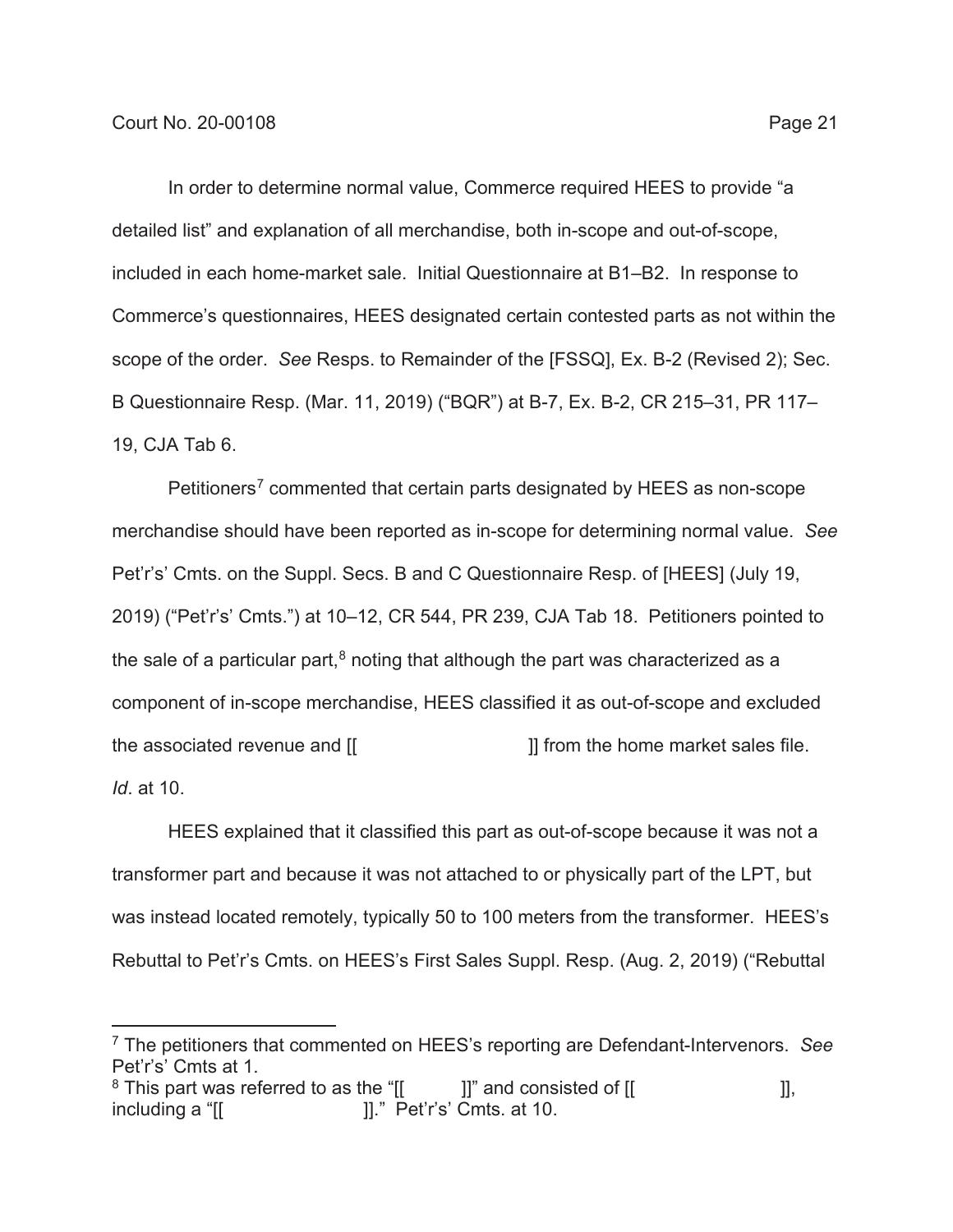to Pet'r's' Cmts.") at 9–11, CR 575, PR 244, CJA Tab 19. HEES argued that "the scope of the order include[d] only LPTs, active transformer parts, and *any other transformer parts* attached to, imported with or invoiced with the active parts of LPTs." *Id*. at 10–11.

At verification, Commerce identified a possible inconsistency in HEES's reporting of the contested part(s).<sup>9</sup> Verification of the Sales Resp. of [HEES] (Oct. 9, 2019) ("Sales Verification Report") at 16, CR 666, PR 294, CJA Tab 27. HEES addressed the issue at verification, explaining that parts that governed (i.e., controlled) only in-scope merchandise were reported as in-scope, while parts that governed both in-scope and out-of-scope merchandise were reported as out-of-scope. *See id.* Thus, HEES explained, because the "[[  $\qquad \qquad$  ]]" governed only in-scope merchandise (unlike other contested parts which also governed out-of-scope merchandise), HEES considered it to be in-scope merchandise. *See id.* Commerce concluded that this explanation was "inconsistent with" HEES's prior reporting that HEES did "not consider or report [the contested parts] as [in-scope] because the components are located several meters away and only attached by cables." *Id.*

For the *Final Results*, Commerce concluded that the contested part(s) should have been classified as in-scope merchandise. *See* I&D Mem*.* at 16. Commerce noted that because it learned about this inaccuracy only during verification, it was not able to

<sup>&</sup>lt;sup>9</sup> Specifically, Commerce noted that HEES classified as in-scope a part described as an "[[ ]]" despite this part having similar features to contested parts that HEES reported as out-of-scope merchandise—it was neither attached to, nor physically part of the LPT, was located 50 to 100 meters from the LPT, and was attached by cables. Sales Verification Report at 16.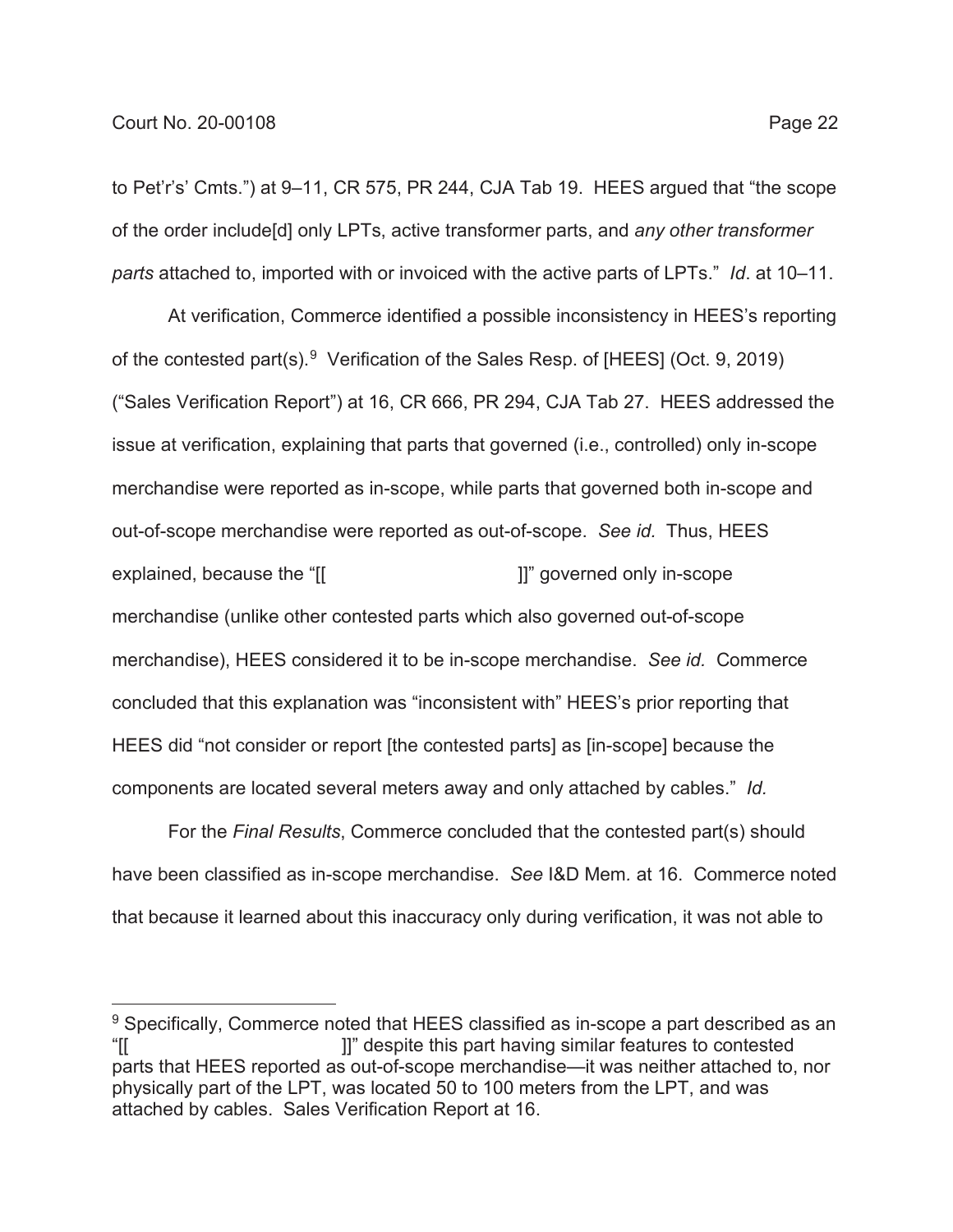gather adequate information about the contested part(s) and, thus, HEES impeded the review by preventing Commerce from accurately calculating normal value. *See id*. at 16, 19.

## **B. Parties' Contentions**

HEES challenges Commerce's decision to rely on AFA on the grounds that HEES incorrectly reported certain contested parts as outside the scope of the order, claiming the decision is unsupported by substantial evidence and contrary to law. *See* Pl.'s Rule 56.2 Mot. at 27–31. HEES argues that it reported the contested parts consistent with the scope of the order and consistently throughout this review, that there was no gap in the record, and that Commerce failed to notify HEES of any reporting deficiencies. *See id.*

The Government contends that Commerce reasonably concluded that it was unable to verify HEES's reporting of the contested part(s) or provide a deficiency notice because the inaccuracy was not apparent until verification. *See* Def.'s Resp. at 21–23. Defendant-Intervenors contends that HEES did not consistently report the contested part(s). Def.-Ints.' Resp. at 8–12.

### **C. Analysis**

Commerce based its use of facts available on its finding that HEES inaccurately classified the contested part(s), stating that HEES impeded the review with its "shifting explanations" for treating the parts as in- or out-of-scope. *See* I&D Mem. at 16. For the following reasons, the court finds that substantial evidence does not support Commerce's reliance on facts available with respect to this issue.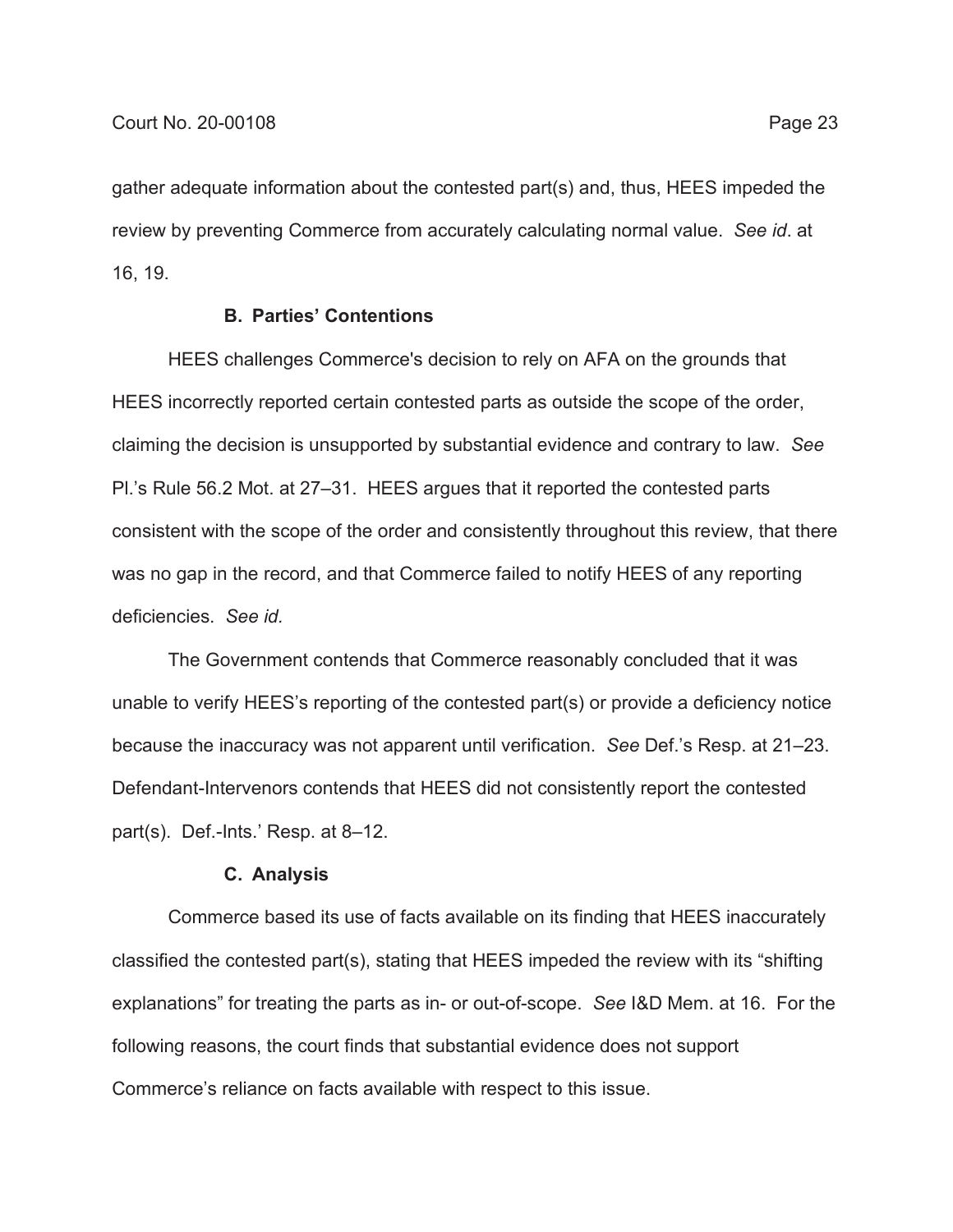As a baseline matter, Commerce failed to establish that HEES incorrectly reported the contested part(s). While Commerce cursorily notes that "it will treat parts and components as subject or non-subject merchandise based on the language in the scope of the order," it did not directly address HEES's interpretation of the scope of the order and application of the interpretation to HEES's reporting of sales. *Id.* The Government argues that HEES "should have known that [the contested part(s)] needed to be included in the gross unit price" based on the "plain language" of the scope of the order. *See* Def.'s Resp. at 22–23. The court is unable to follow the agency's logic, not only because the relevant scope language has not been interpreted by Commerce, but because Commerce does not clearly identify the particular part(s) that it believes HEES should have included in the gross unit price and explain why it finds the contested part(s) are within the scope of the order. *See* I&D Mem. at 16.

Likewise, substantial evidence does not support Commerce's finding that HEES inconsistently classified the contested part(s). HEES's classification of the part(s) remained unchanged in its questionnaire responses, *compare* BQR, Ex. B-2, *with* Resps. to Remainder of the FSSQ, Ex. B-2 (Revised 2), and its reporting of what may be distinct types of the contested part(s) also appears to have been consistent, *see* Rebuttal to Pet'r's' Cmts. at 9–11.

Defendant-Intervenors argue that, even if HEES's classification of the contested parts remained consistent, its explanations as to why they were classified as in- or outof-scope were inconsistent. *See* Def.-Int.'s Resp. at 9 (citing I&D Mem. at 18). Although HEES did expand upon its reporting methodology at verification, it is not clear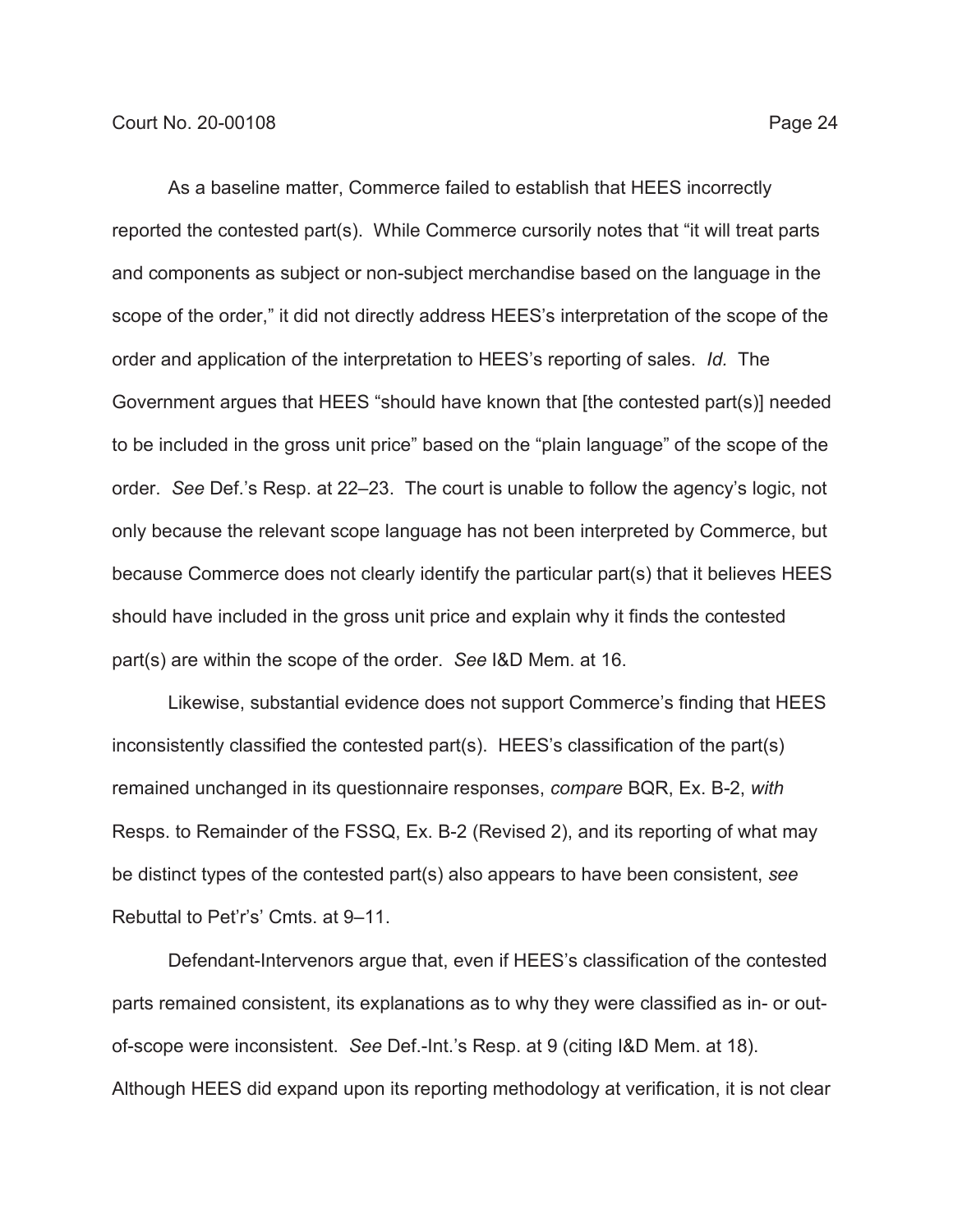to the court, from the record, that the additional explanation conflicted with HEES's earlier statements. In its Rebuttal to Petitioners' Comments, HEES responded to the petitioners' claim that a particular contested part should have been reported as inscope. *See* Rebuttal to Pet'r's' Cmts. at 10–12. HEES explained that this part was not in-scope because it was not a transformer part and was located remotely. *Id*. at 10–11.

HEES's description at verification—that contested part(s) were being treated as in- or out-of-scope depending on what parts they governed—does not clearly conflict with the explanation provided in the Rebuttal to Petitioners' Comments. In the Rebuttal to Petitioners' Comments, HEES identified that certain of the contested part(s) were not transformer parts, Rebuttal to Pet'r's' Cmts. at 10–12, and HEES's explanation at verification further clarified how HEES determined whether a part was a transformer part, *see* Sales Verification Report at 16. In concluding that HEES's explanation was "inaccurate and . . . misleading," I&D Mem. at 18, Commerce ignored HEES's statements that different types of the contested part(s) were necessarily classified differently.

As the court understands the issue, in simpler terms, the distinction HEES draws is similar to the difference between a switch on a lamp and a switch on a circuit breaker. Both parts are referred to as switches and flipping either switch off would turn off the lamp; nevertheless, the switch on the circuit breaker would not reasonably be considered part of the lamp, as it controls not only the flow of electricity to the lamp, but also controls the flow of electricity throughout the circuit. Similar to how referring to both parts as "switches," despite their distinct functions, might lead to confusion, neither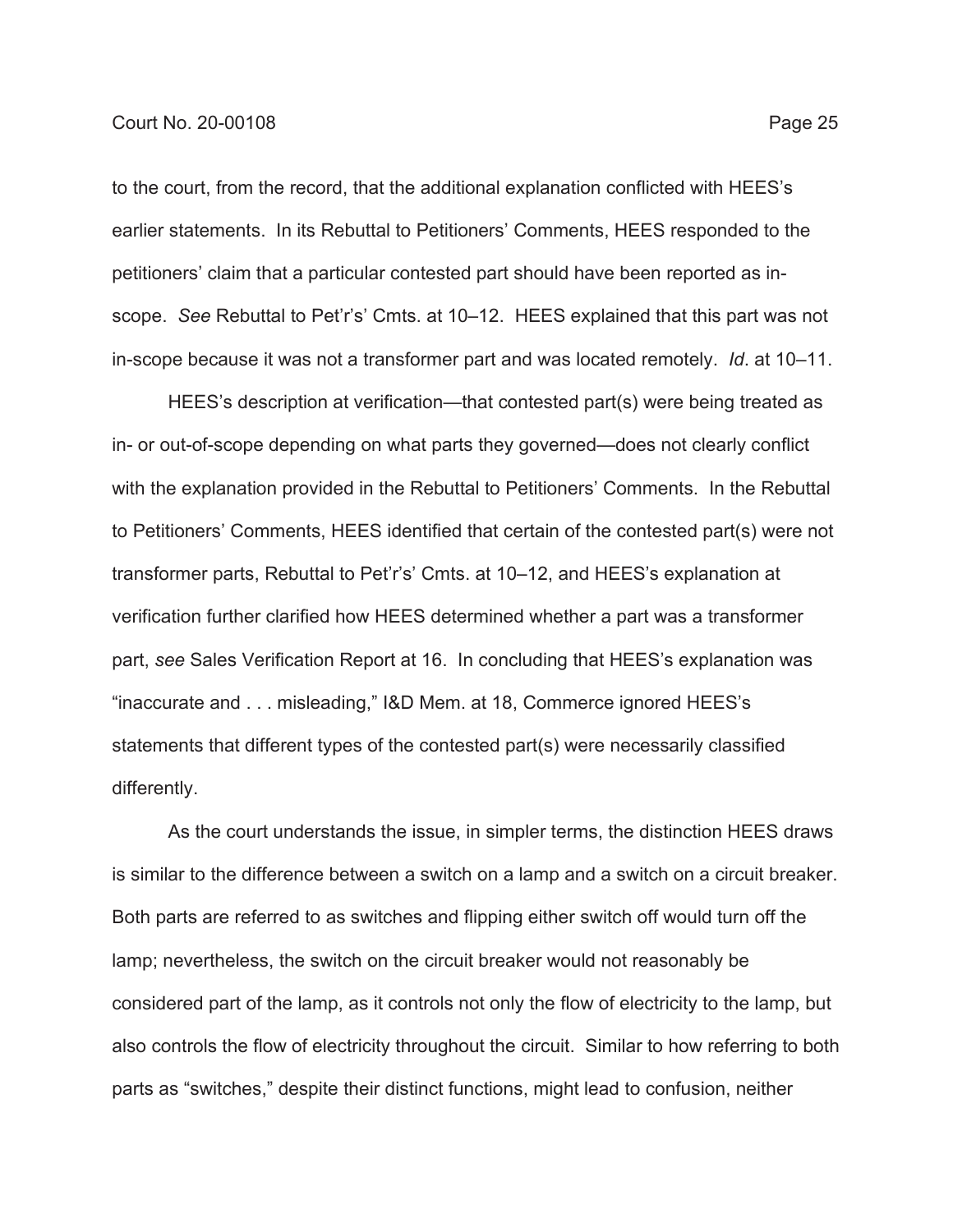Commerce's explanation nor the record is sufficiently clear to indicate whether the dispute is caused by the use of a generic label being applied to two distinct parts, or whether the part is one and the same and the dispute is over whether the part is inscope depending upon its placement in the LPT/electrical system.

For these reasons, the court finds that substantial evidence does not support Commerce's finding that HEES misclassified the contested part(s) and its reliance on adverse facts available. On remand, Commerce must reconsider or further explain whether HEES failed to properly report the contested part(s) and, if so, what the appropriate consequences of that reporting are.

## **IV. Completeness Failure at Verification**

#### **A. Overview**

In the Initial Questionnaire, Commerce asked HEES to report each U.S. sale of subject merchandise during the POR. *See* Initial Questionnaire at A-1. HEES reported [[ ]] U.S. sales. *See* HEES's Revised Home Market and U.S. Sales Databases (Sept. 10, 2019), Ex. C-1 (Revised 2), CR 628, PR 273, CJA Tab 24. Commerce reconciled this database to HEES's audited books and records during verification. *See* Remand Results at 26.

At verification, Commerce selected and examined an LPT sale that was not included in HEES's U.S. sales database to test the completeness of that database (i.e., a completeness test). *See* U.S. Verification of the Sales Resp. of [HEES] (Oct. 9, 2019) ("CEP Sales Verification Report") at 9–10, CR 667, PR 295, CJA Tab 28. This sale had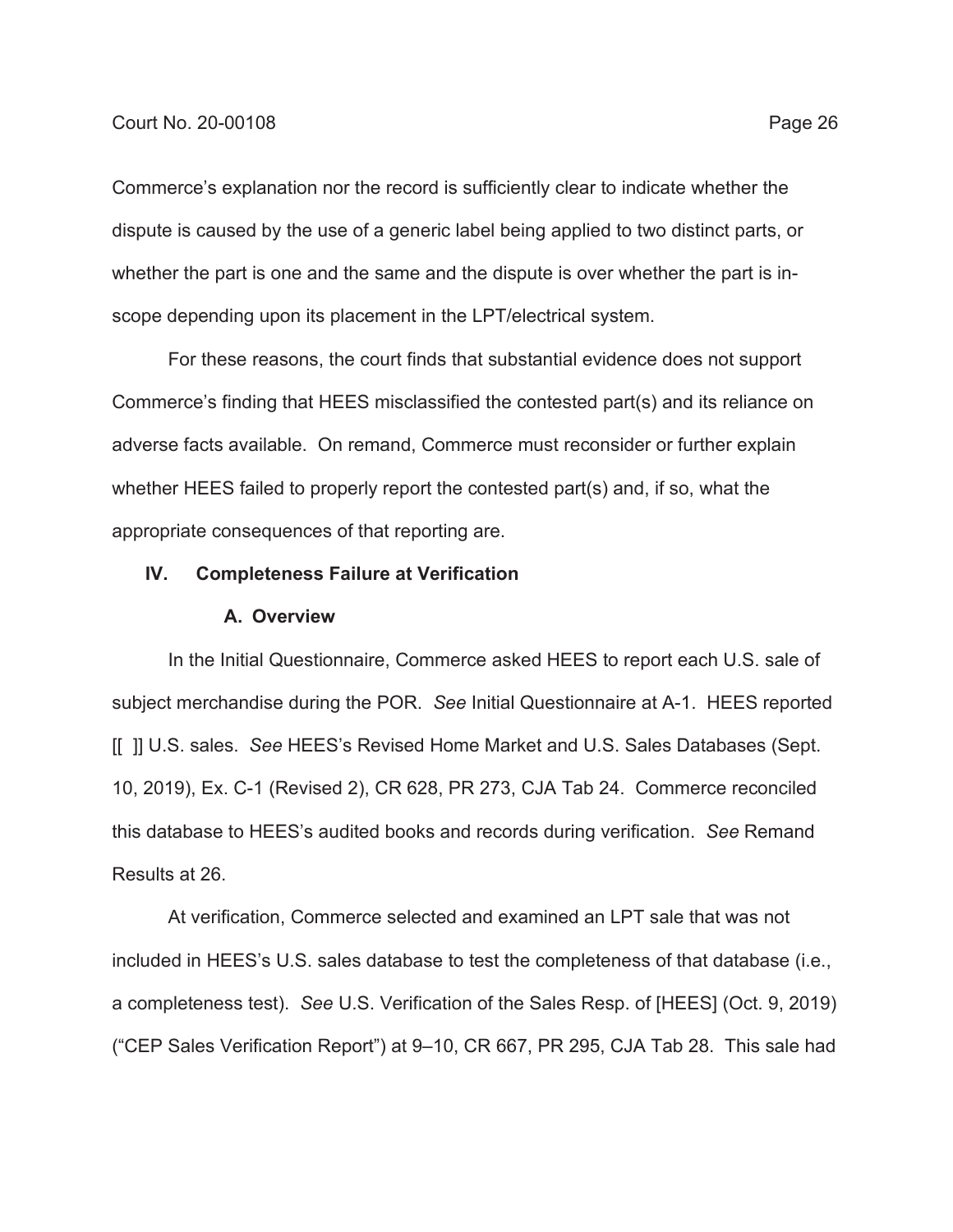been shipped and installed during the POR, but was recorded in Hyundai USA's accounting system outside the POR. *Id.* at 9.

HEES provided documentation indicating that this sale was made by Hyundai USA on behalf of HPT and was for an Alabama-produced LPT. *Id.* at 9–10. The invoice for the sale indicated that the customer was invoiced for customs duties, leading Commerce to question whether the LPT was from Korea. *Id.*; *see also* Hyundai CEP Sales Verification Exs. (Sept. 6, 2019) ("USSVE"), Ex. VE-8 at 5, CR 625–27, CJA Tab 23.

HEES explained that the LPT was originally planned to be produced in Korea, but that production was transferred to the United States after the initial purchase order, CEP Sales Verification Report at 10, and the inclusion of customs duties on the invoice was a clerical error, I&D Mem. at 7. Noting that the purchase order required Hyundai USA to notify the customer of certain information<sup>10</sup> and obtain customer approval prior to beginning production, USSVE, Ex. VE-8 at 11, Commerce requested documentation that the customer was provided the notice of production transfer, CEP Sales Verification Report at 10. HEES could not document such notification. *See id*.

Commerce requested documentation of the shipment of the [[ ]]. *See id*. HEES was unable to provide a bill of lading that included the [[  $\qquad$  ]], but instead provided a "Confirmation of Shipping" showing that the  $\begin{bmatrix} 1 \\ 1 \end{bmatrix}$  had been

<sup>&</sup>lt;sup>10</sup> Specifically, the purchase order required Hyundai USA to provide the customer with the "[[  $\hskip 1.0cm \Box$ ]]."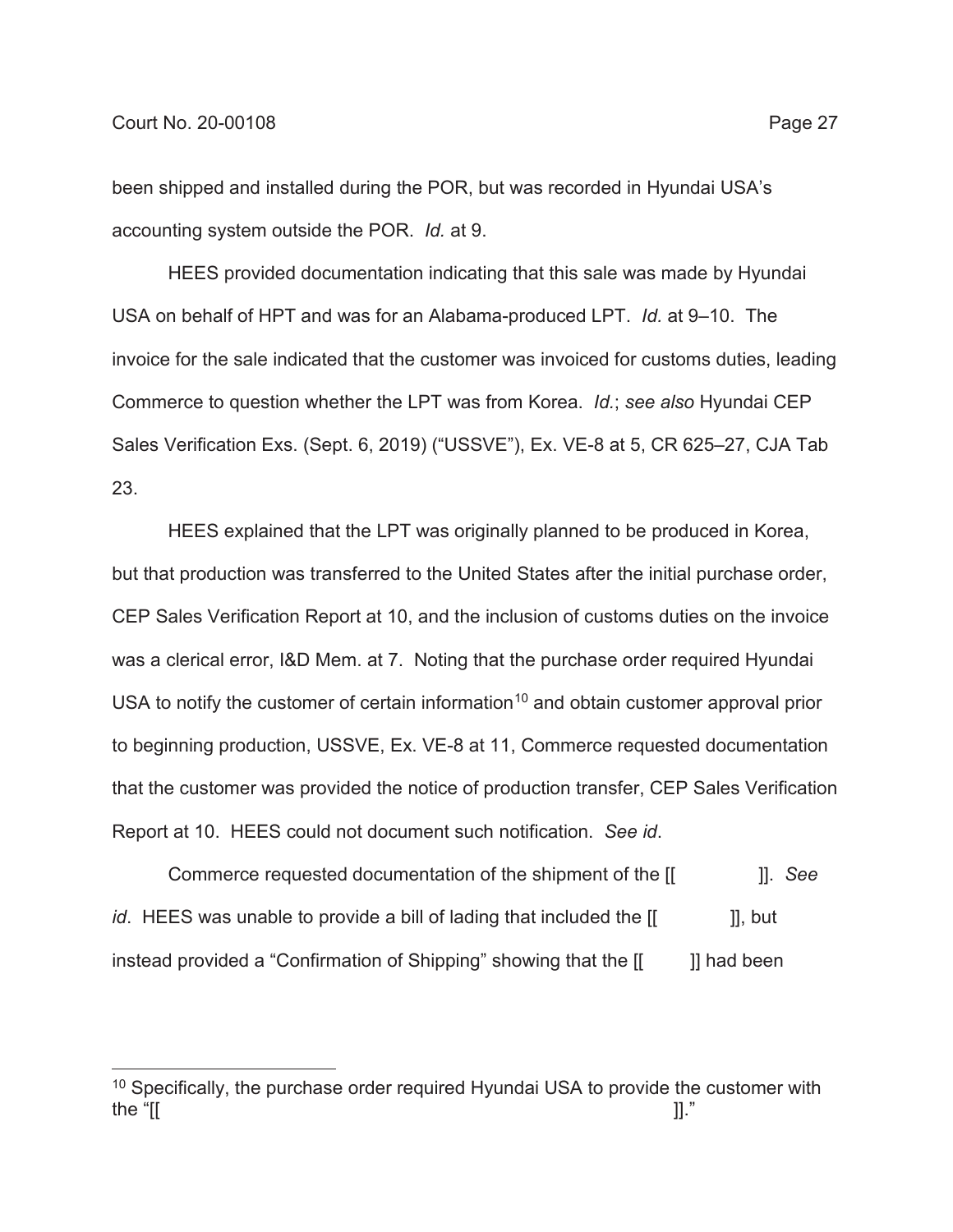shipped from HPT to the ultimate customer. *See id*.; USSVE, Ex. VE-8 at 33. Based on these facts, Commerce determined that the application of adverse facts available was warranted. *See* I&D Mem. at 6–8.

Pursuant to the court's Remand Order, Commerce considered two additional documents, a test report and a nameplate document.11 *See* Remand Results at 10–19. Commerce concluded that the test report was inconclusive as to the manufacturer because the full test report included "a diagram of the nameplate for [the] LPT in question with the name ' $[$   $]$ ' at the top and ' $[$ at the bottom." *Id*. at 24 (internal footnote citation omitted). Furthermore, the test report contained a form with nameplate information identifying "[[  $\qquad$  ]]' as the manufacturer." *Id*. HEES was unable to identify record evidence demonstrating that "[[ ]]" refers to HPT. *Id*. at 24–25. Commerce also concluded that while the test report indicated that the LPT was tested at the Alabama plant, it did not establish that the [[ ]] was produced in the United States because it contained no information indicating the manufacturing location of the  $\begin{bmatrix} 1 & 1 \end{bmatrix}$ . *Id.* at 12. Commerce also found inconclusive the test report's inclusion of a serial number that differed from serial numbers given to LPTs produced in Korea as evidence that the LPT was manufactured in Alabama. *Id*. at 25.

<sup>11</sup> The test report shows, *inter alia*, that a particular item was tested and met certain specification requirements, while the nameplate document contains information about the LPT, such as the manufacturer's name, serial numbers, and technical specifications. *See* Confid. Pl.'s Mot. to Suppl. the R., Att. 1 and 2, ECF No. 28-2.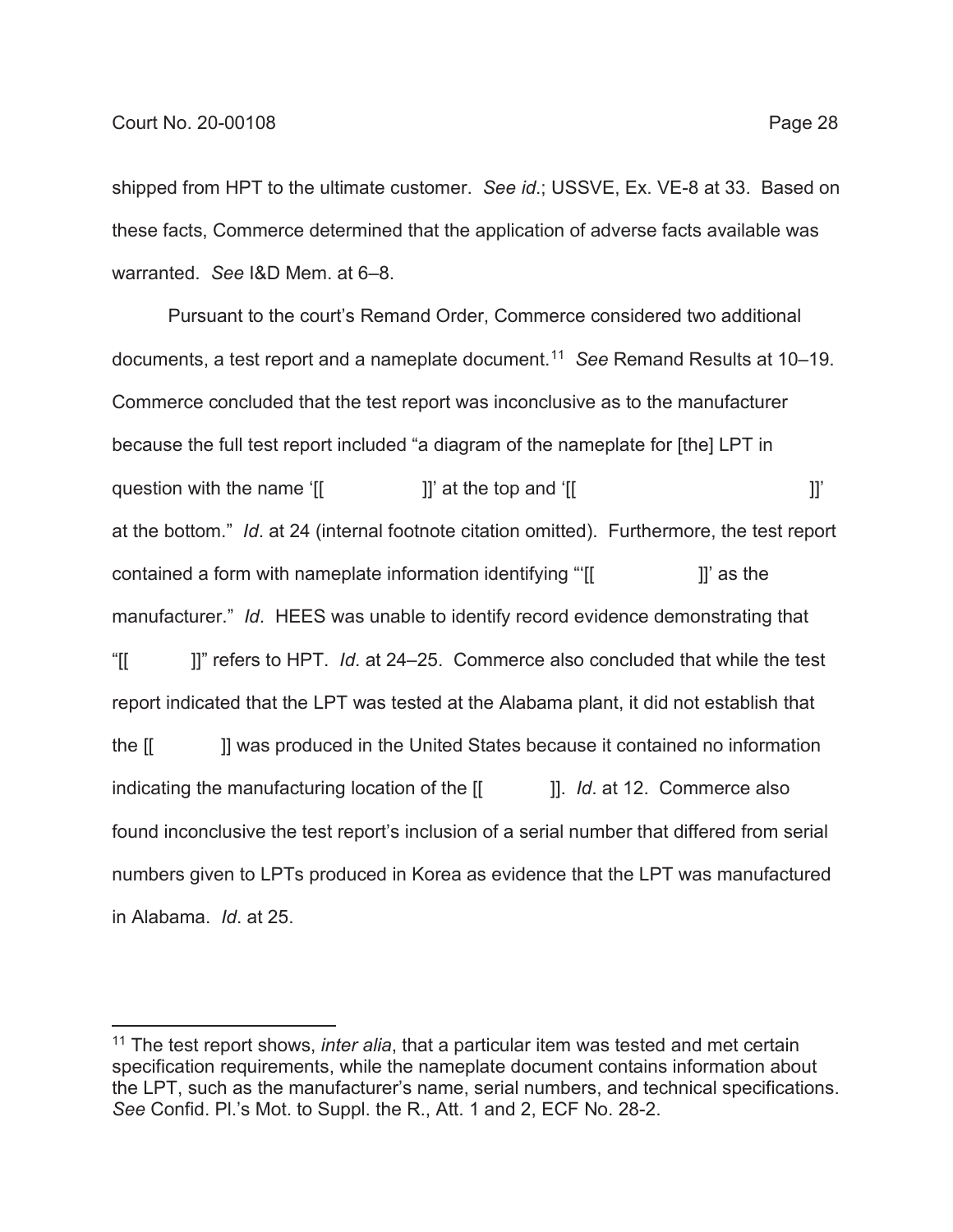Commerce concluded that HEES failed to demonstrate that it had reported a complete U.S. sales database and, thus, application of adverse facts available was warranted. *See id*. at 19, 28. Commerce cited the following as evidence that the LPT was not produced in Alabama: HEES's inability to document that the production of the LPT was transferred from Korea to the United States; HEES's inability to provide a bill of lading that showed that all parts of the LPT were transferred from the production site in the United States to the final project site; Hyundai USA's accounting records and invoice indicating that the U.S. customer was billed for and paid customs duties; and a commission payment made by Hyundai USA to its Korean parent company associated with the sale of the LPT, listing HEES as the seller of the LPT. *See id*. at 18–19. Commerce explained that, "[t]aken as a whole, the lack of basic supporting documentation and the payment of customs duties by the customer" supported the agency's conclusion that HEES "failed to report [the sale of the LPT] as a U.S. sale" and "establishe[d] [HEES's] failure at verification." *Id*. at 19. Commerce concluded that "[a]ny inference that may be drawn from the testing in Alabama or a nameplate serial number [was] completely overshadowed by these failures." *Id*.

## **B. Parties' Contentions**

HEES contends that Commerce's application of adverse facts available with respect to the LPT allegedly produced in Korea is unsupported by substantial evidence. Pl.'s Rule 56.2 Mot. at 31–39, 41; Pl.'s Reply at 8–17. HEES argues that the weight of the evidence shows that "a reasonable person could only conclude that the LPT was produced in Alabama." Pl.'s Reply at 17.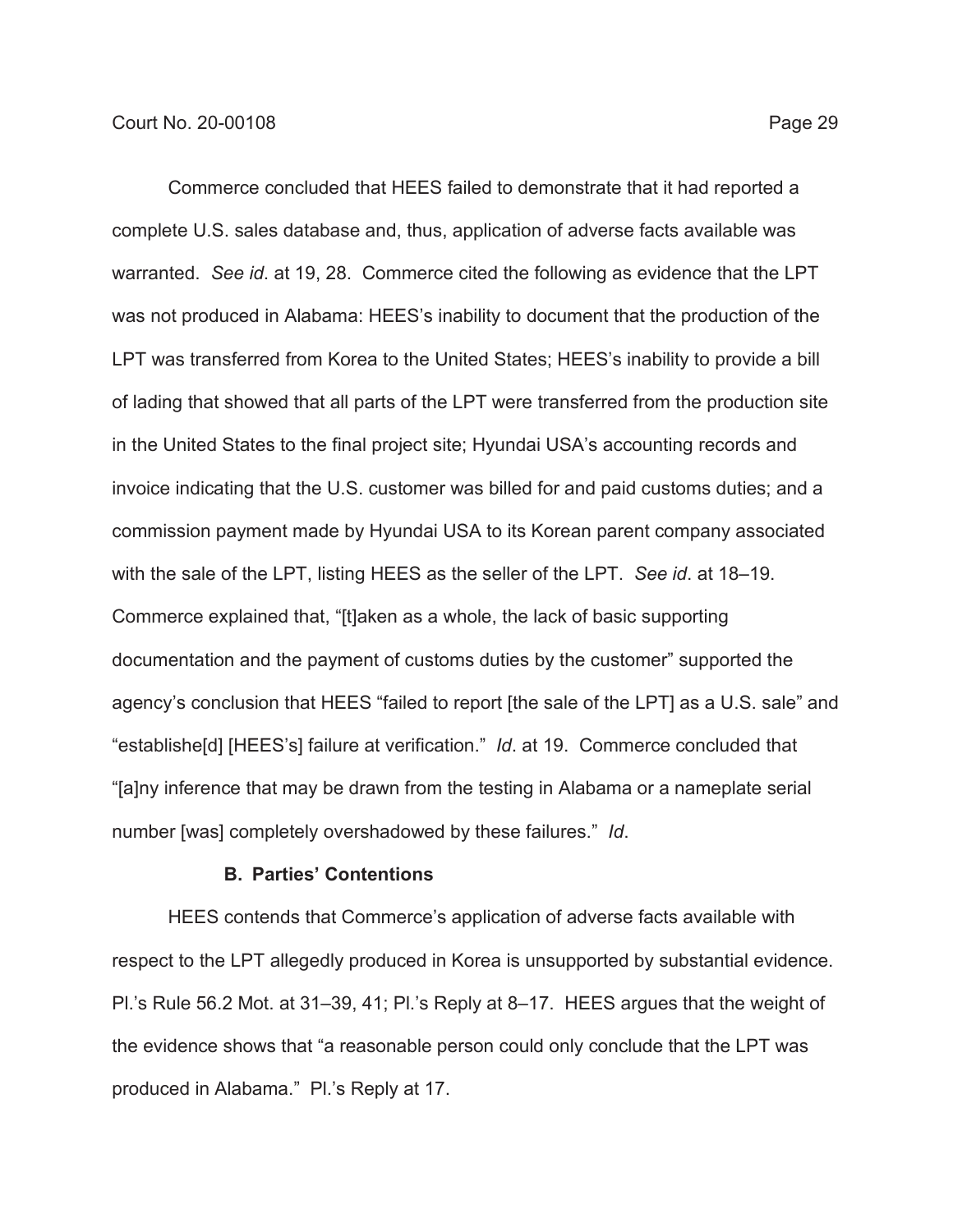The Government and Defendant-Intervenors contend that Commerce's conclusion that the [[ ]] of the LPT was produced in Korea, and not Alabama, as well as the use of adverse facts available, is supported by substantial evidence and is otherwise in accordance with law. Def.'s Resp. at 14–18; Def.-Ints.' Resp. at 2–8.

#### **C. Analysis**

For the reasons discussed below, the court sustains Commerce's reliance on adverse facts available with respect to HEES's failure of the completeness test. In particular, the court considers Commerce's determination in light of the undisputed fact that the LPT was originally planned to be manufactured in Korea. *See* Oral Arg. at 1:31:15–25 (on file with the court); Pl.'s Rule 56.2 Mot. at 16. Thus, in reviewing Commerce's determination, the question is whether the only reasonable conclusion supported by the record, in its entirety, is that the LPT was produced in Alabama. *See Consolo*, 383 U.S.at 620.

Commerce's determination that the LPT was not produced in Alabama is not, as HEES contends, "supported by a 'mere scintilla' of evidence." Pl.'s Rule 56.2 Mot. at 39. The record shows that the LPT in question was originally contracted to be produced in Korea. CEP Sales Verification Report at 10. At verification, HEES provided an invoice showing that the customer was billed for customs duties associated with the LPT. *See* USSVE, Ex. VE-8 at 5. While HEES argues that the inclusion of customs duties on this invoice was a clerical error, *see* Pl.'s Rule 56.2 Mot. at 37, and that this document does not prove that the customs duties were actually paid, *see* Pl.'s Reply at 12, verification also confirmed that the invoice was paid in full, *see* USSVE, Ex. VE-8 at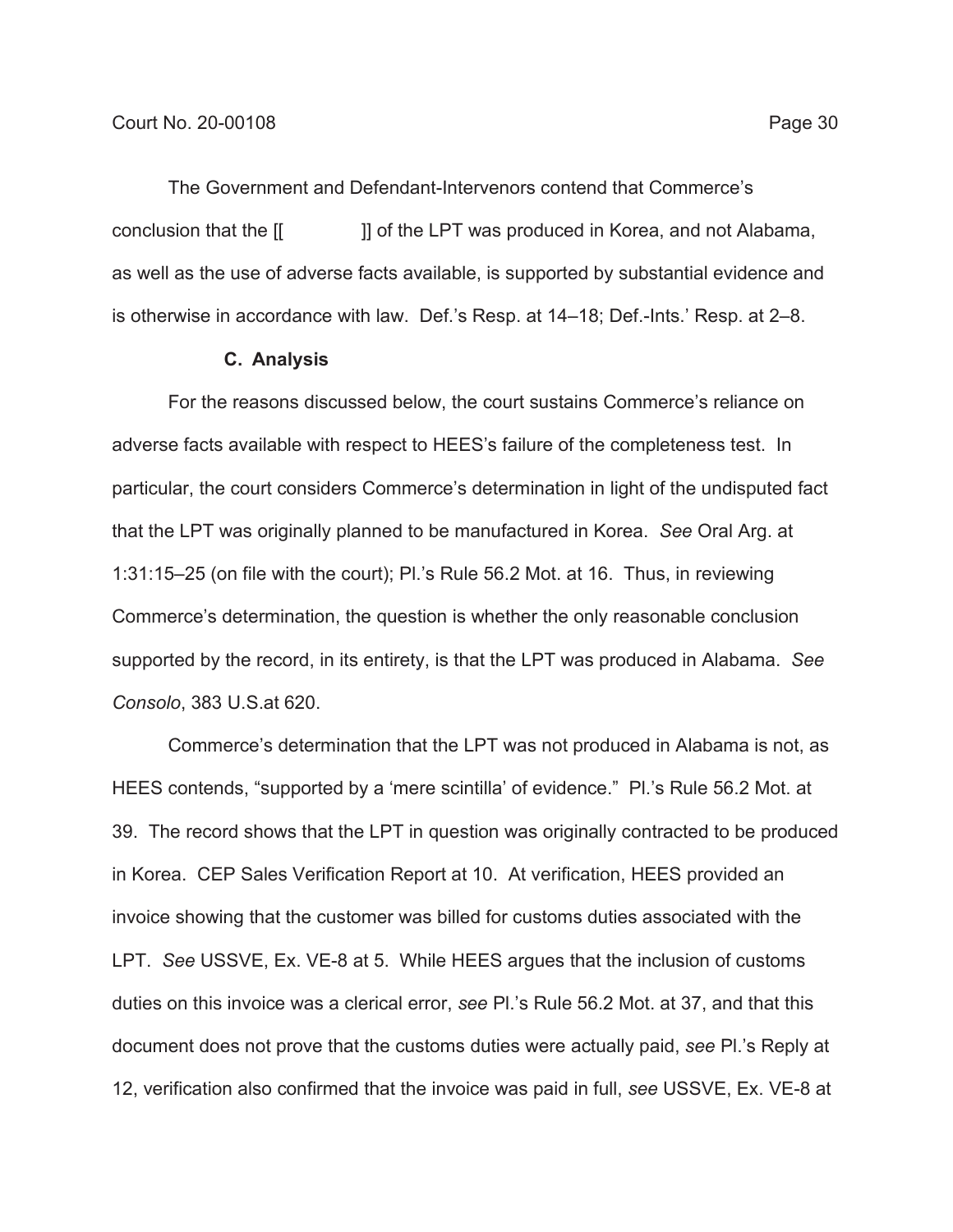5. The fact that an invoice to the unaffiliated customer, inclusive of a line item for customs duties, was paid in full calls into question the assertion that this customer was aware that production of this LPT had been shifted to the United States and agreed to the shift.

While HEES is not wrong that the evidence relied on by Commerce does not definitively prove that the LPT was manufactured in Korea, likewise, the evidence pointed to by HEES does not definitively prove that the LPT was manufactured in Alabama. HEES did not provide record evidence that the ultimate customer approved or acknowledged the change in the place of manufacture from Korea to Alabama.12 *See* CEP Sales Verification Report, Ex. VE-8 at 11; CEP Sales Verification Report at 10. HEES was also unable to provide a bill of lading for the  $[[ \quad ]]$  of the LPT, which might have documented that all parts of the LPT were shipped from Alabama to the customer. *See* CEP Sales Verification Report at 10.

The court does not find Commerce's weighing of the record evidence to be unreasonable. HEES cites *Diamond Sawblades Manufacturers' Coalition v. United States*, 42 CIT \_\_, 301 F. Supp. 3d 1326 (2018), to argue that Commerce failed to give adequate weight to material evidence contradicting its conclusion—in particular, the agency's reconciliation of HEES's reported sales and costs. Pl.'s Reply at 9–10. Reliance on *Diamond Sawblades* is misplaced. In *Diamond Sawblades*, the court found

 $12$  HEES argues that the purchase order does not require this notice to be provided in writing. Pl.'s Rule 56.2 Mot. at 36; Pl.'s Reply at 14–16. While it is true that written notice was not required, HEES provided no record evidence that notice was provided.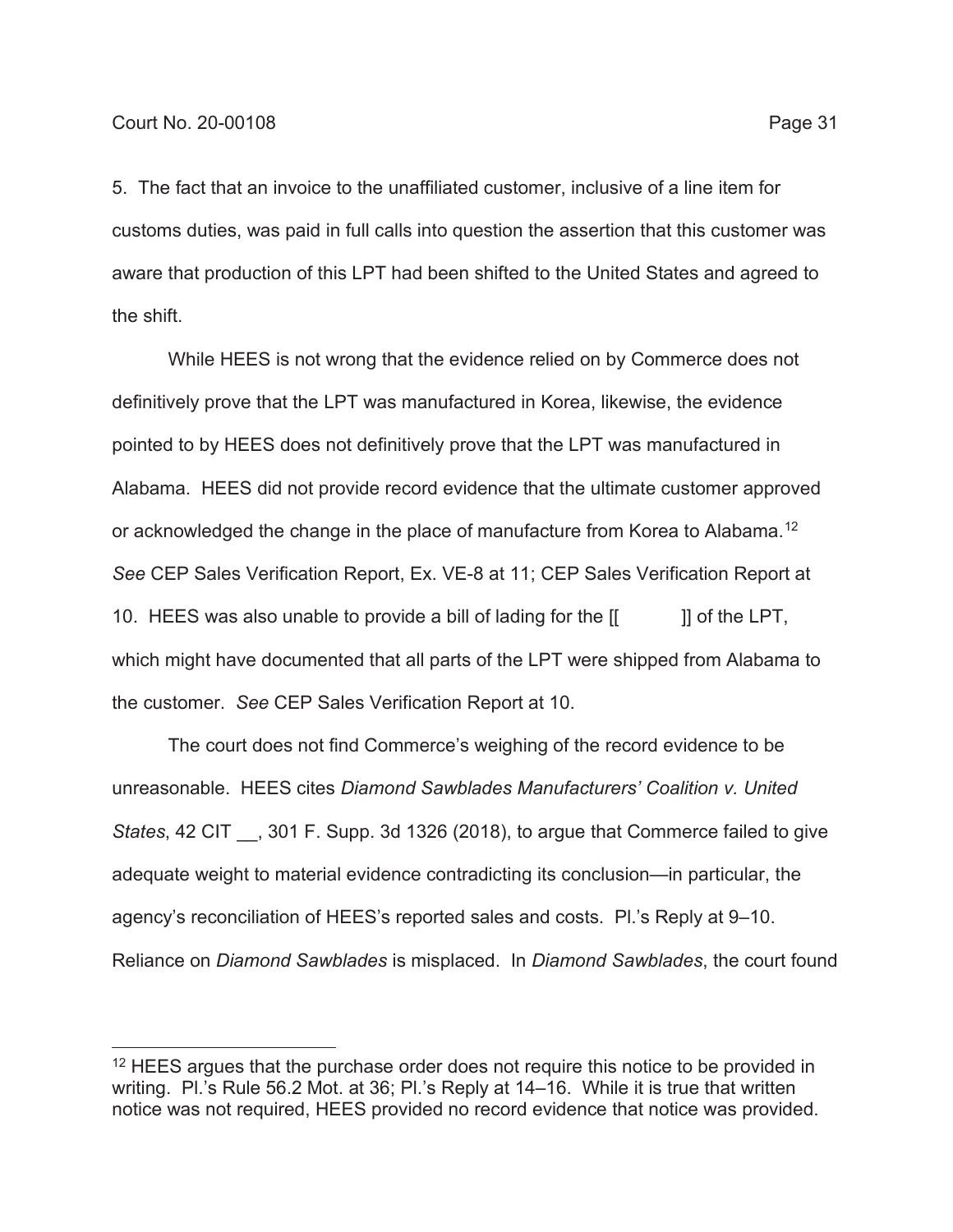that substantial evidence did not support Commerce's determination because Commerce relied on a single piece of evidence to support its determination, despite substantial record evidence supporting a contrary conclusion. 301 F. Supp. 3d at 1349. Although the court agrees that Commerce's reconciliation of HEES's U.S. sales database and the inclusion of the serial number in the test report and nameplate support HEES's position, Commerce weighed this evidence against more than a single piece of evidence. Absent definitive evidence of the place of production, all record evidence was circumstantial, and the court must sustain Commerce's findings when substantial evidence supports those findings. *See Consolo*, 383 U.S.at 620.

The court now turns to whether Commerce's use of an adverse inference was supported by substantial evidence. HEES argues that its "alleged failure to respond to a request for information" was not a failure to act to the best of its ability. *See* Pl.'s Rule 56.2 Mot. at 41; *see also* Pl.'s Reply at 20. The Government argues that Commerce's use of adverse facts available was warranted because HEES was unable to support its claim that the LPT in question was manufactured in the United States. Def.'s Resp. at 14–18. Defendant-Intervenors further argue that HEES's inadequate record keeping supports Commerce's use of an adverse inference. *See* Def.-Ints.' Resp. at 2–8.

The court finds that substantial evidence supports Commerce's decision to apply an adverse inference. As discussed above, Commerce "may use an inference that is adverse to the interests of [a respondent] in selecting from among the facts otherwise available" when the respondent "fail[s] to cooperate by not acting to the best of its ability to comply with a request for information." 19 U.S.C. § 1677e(b)(1)(A). Commerce may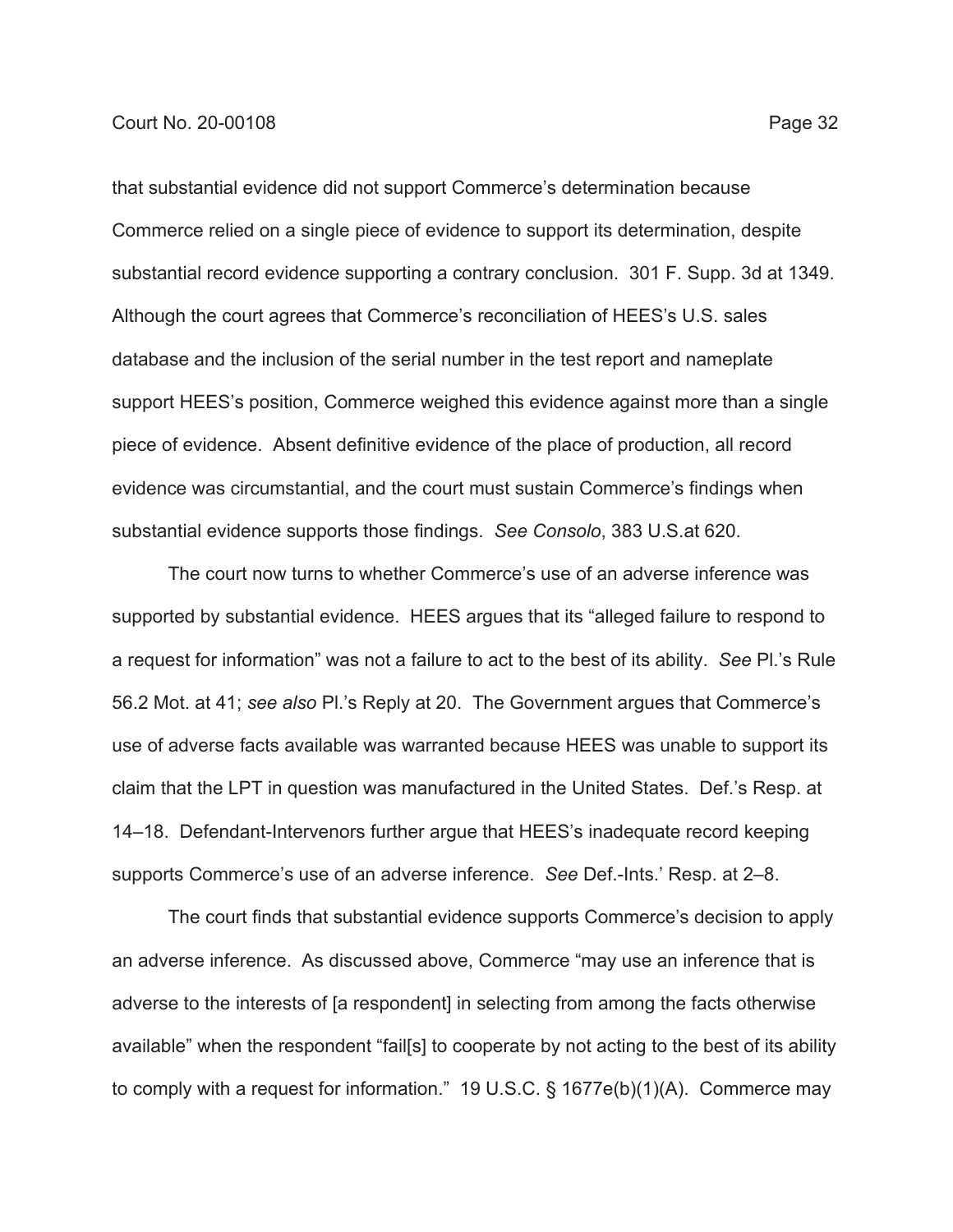apply an adverse inference in circumstances under which it is reasonable for the agency "to expect that more forthcoming responses should have been made." *Nippon Steel*, 337 F.3d at 1382.

The court's assessment of whether HEES "put forth its maximum efforts to investigate and obtain the requested information from its records," *Nippon Steel*, 337 F.3d at 1382–83, necessarily must consider whether HEES could or should have been able to provide Commerce with the requested information. Here, HEES should have been able to document the place of production of the LPT. *See Nippon Steel*, 337 F.3d at 1382–84; *Diamond Sawblades Manufacturers' Coal. v. United States*, 43 CIT . 415 F. Supp. 3d 1365, 1372–73 (2019) (noting that an experienced respondent "should have been aware of the necessity to maintain country of origin records"). HEES, as a participating respondent in previous proceedings, was certainly aware of the antidumping order, the importance of reporting sales from Korea to the United States, and in a case such as this, the importance of documenting any alleged change of production from Korea to the United States. It is HEES's burden to create an adequate record for Commerce to make its determination. *See QVD Food*, 658 F.3d at 1324. It was "reasonable for Commerce to expect that more forthcoming responses should have been made," *Nippon Steel*, 337 F.3d at 1383, and it is reasonably discernible to the court that Commerce found that HEES, an experienced respondent, failed to provide documents that would surely be kept in the ordinary course of business. *See Hung Vuong Corp. v. United States*, 44 CIT \_\_, \_\_, 483 F. Supp. 2d 1321, 1351 (holding that substantial evidence "permitted Commerce to apply an adverse inference" based on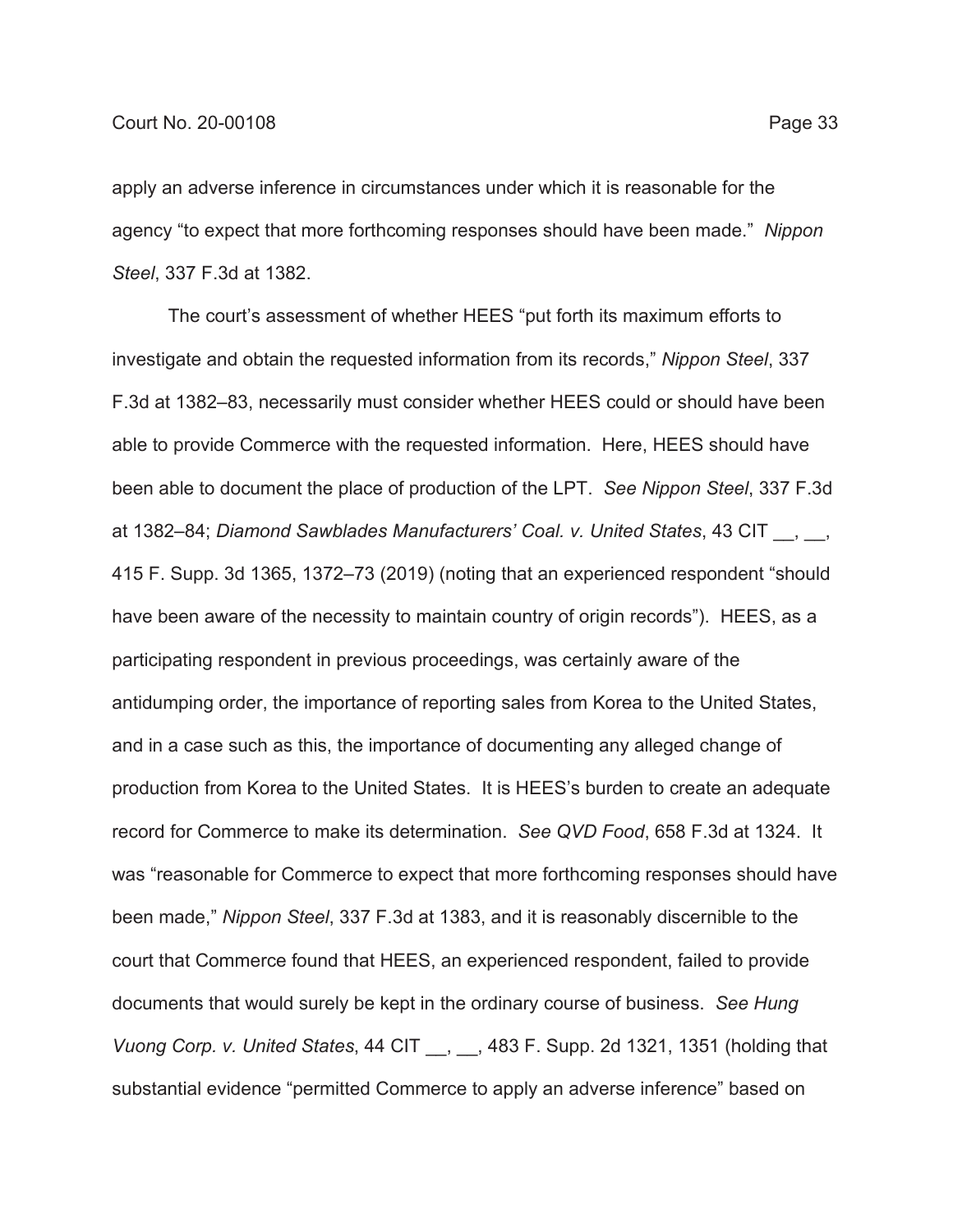experienced respondent's failure to retain documents maintained in the normal course of business).

For the foregoing reasons, the court sustains Commerce's use of adverse facts available with respect to HEES's completeness failure at verification.

## **V. Total Adverse Facts Available**

Because the court finds that substantial evidence does not support Commerce's use of facts available with respect to HEES's reporting of the contested part(s), the court does not reach the question of whether substantial evidence supports Commerce's use of total adverse facts available. Although Commerce stated that HEES's failure to provide the requested service-related revenue documentation warranted the application of total adverse facts available, I&D Mem. at 14, Commerce also stated that it relied on a combination of the failures to provide service-related revenue documentation, the failed completeness test, and inconsistently reported contested parts for home market sales as a basis for applying total adverse facts available, I&D Mem. at 21; Remand Results at 30–31 ("Commerce's decision to apply total AFA . . . was based on three findings, not solely on [HEES's failed completeness test]."). On remand, Commerce must therefore reconsider or further explain its use of total adverse facts available consistent with this decision.

### **CONCLUSION AND ORDER**

In accordance with the foregoing, it is hereby

**ORDERED** that Commerce's *Final Results*, as amended by the Remand Results, are remanded in part and sustained in part; it is further